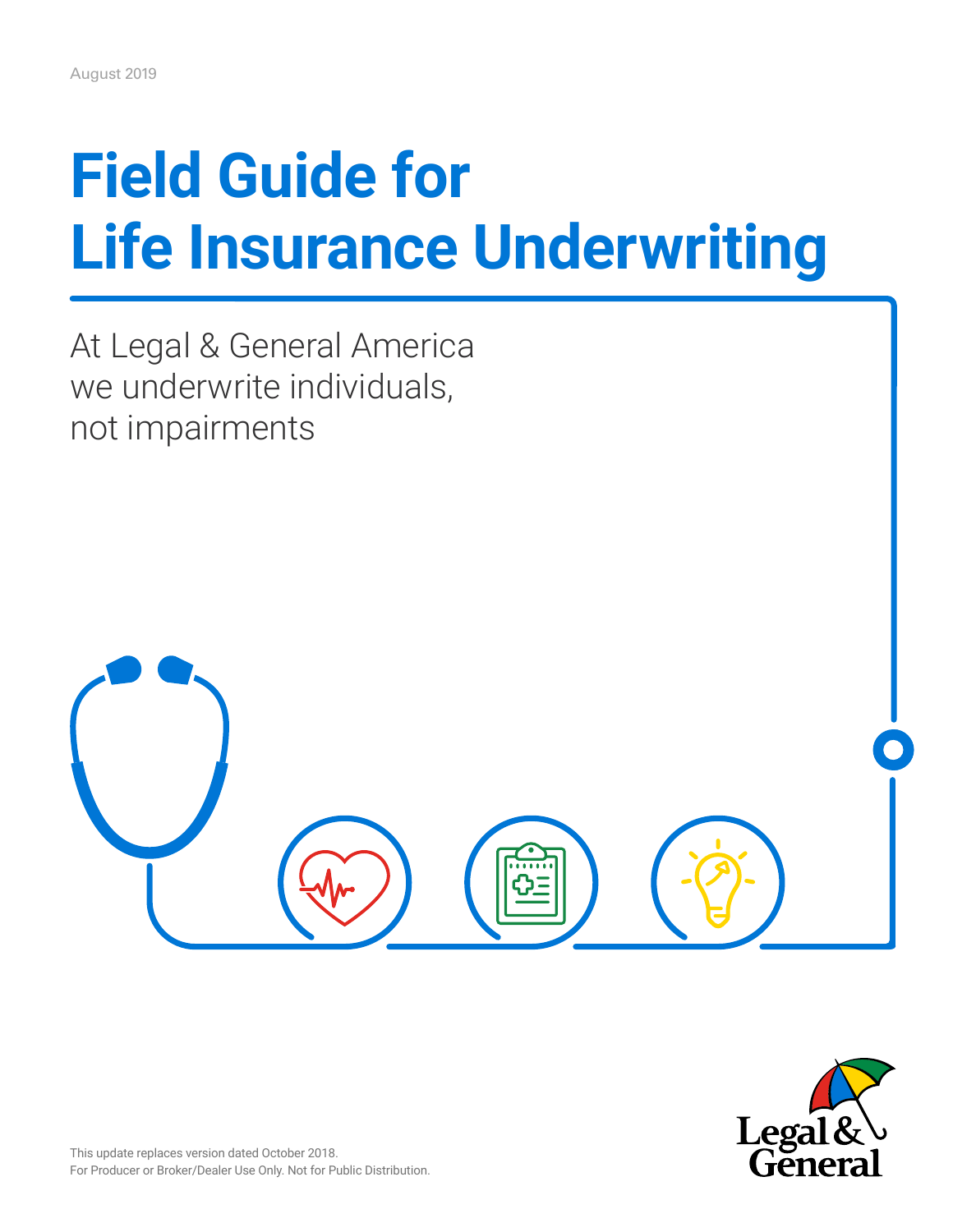| Our Underwriting Philosophy                      | 3  |
|--------------------------------------------------|----|
| <b>Underwriting Sweet Spots</b>                  | 4  |
| <b>Non-Medical Risk Selections</b>               | 5  |
| Get More Upsell Program                          | 6  |
| AppAssist and Accelerated Underwriting           | 7  |
| Age and Amount Requirements                      | 8  |
| Requirements Key                                 | 9  |
| <b>APS Ordering Guidelines</b>                   | 10 |
| Preferred and Impaired Risks                     | 11 |
| <b>Underwriting Criteria - Preferred Classes</b> | 12 |
| <b>Underwriting Criteria - Standard Classes</b>  | 13 |
| <b>Build Chart</b>                               | 14 |
| <b>Credit Program</b>                            | 15 |
| <b>Retention and Reinsurance</b>                 | 16 |
| Large Cases                                      | 16 |
| Temporary Insurance Application/Agreement (TIAA) | 17 |
| <b>Good Health Statement</b>                     | 17 |
| <b>Financial Underwriting Guidance</b>           | 18 |
| Financial Underwriting - Personal Insurance      | 19 |
| Financial Underwriting - Business Insurance      | 20 |
| Reinstatements                                   | 21 |
| <b>QuickQuotes</b>                               | 21 |
| <b>Approved Vendors</b>                          | 22 |
| <b>About Orders</b>                              | 22 |

This Underwriting Field Guide is intended to be a reference only and provides information regarding Legal & General America's typical requirements for underwriting. We reserve the right to request information other than as stated herein. Our underwriters will make decisions based on the entirety of the information provided to and received by Legal & General America, which may result in a determination that is more or less favorable than this guide.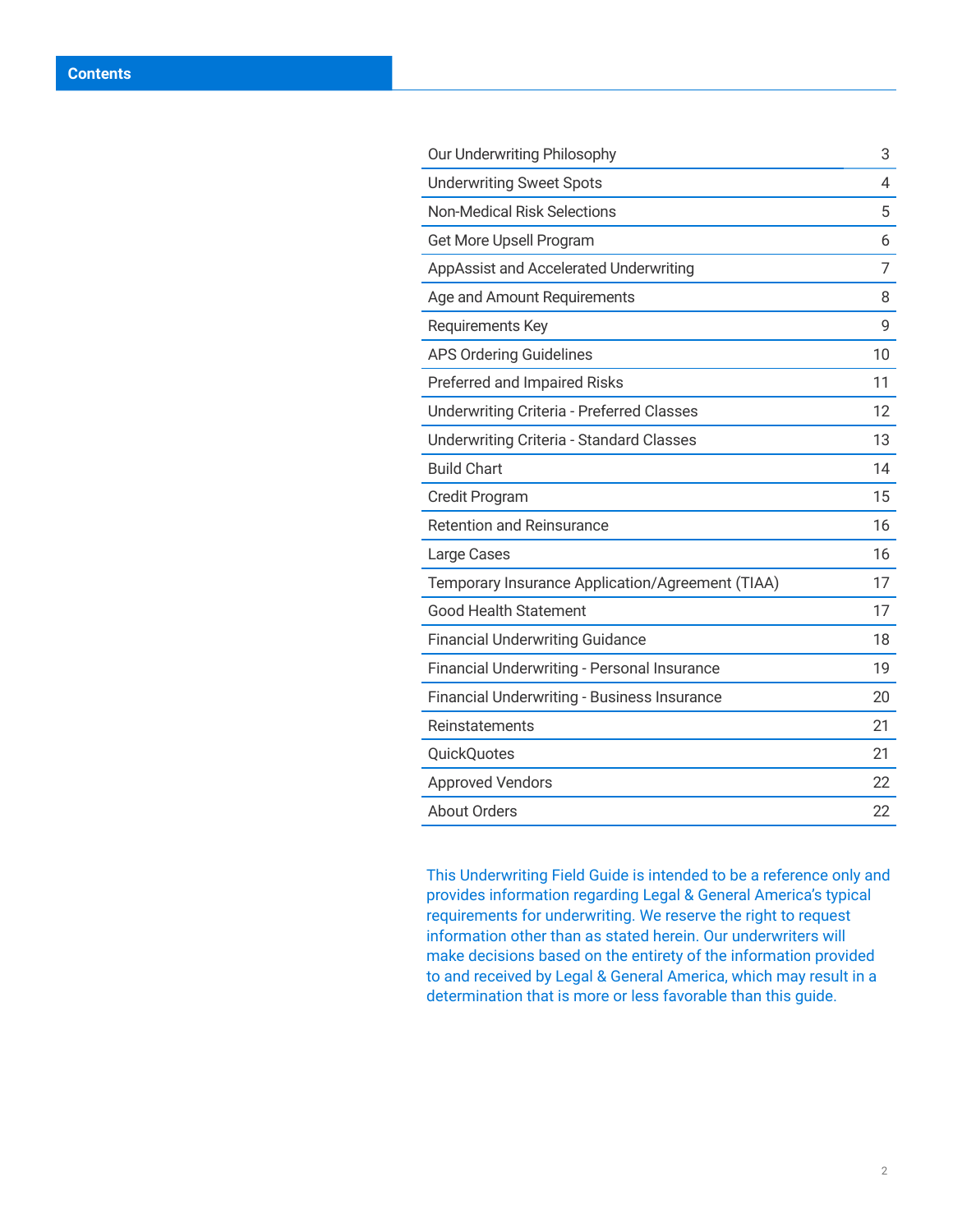<span id="page-2-0"></span>

This Field Guide provides information about several of Legal & General America's underwriting practices.

Use it as a guide to help streamline the underwriting process for you and your client.

#### **Our strategy**

We're leveraging advances in medicine and digital technologies to improve, transform and accelerate our risk selection process.

#### **Our vision**

We engage professional team members who possess precision insight and keen focus in identifying, assessing and classifying mortality risk – connecting with you through a distinctive customer service experience that incorporates transparency, accessibility and proactive communication.

## **Our commitment**

Our team is committed to executing well-informed underwriting decisions and delivering personalized service. Our underwriters are well-trained and highly skilled in medical, non-medical and financial underwriting.

## **Thank you for your business**

We welcome your feedback! If you have comments, suggestions or questions about this Underwriting Guide, please contact us at [underwritingadmin@lgamerica.com](mailto:underwritingadmin%40lgamerica.com?subject=LGA%20Underwriting%20Guidelines%20Question).

## **What's new**

- New build chart with expanded Preferred Plus eligibility for females.
- Updated blood pressure guidelines.
- Chest X-Rays removed from age and amount guidelines.
- Electrocardiograms no longer required routinely at ages 41-50.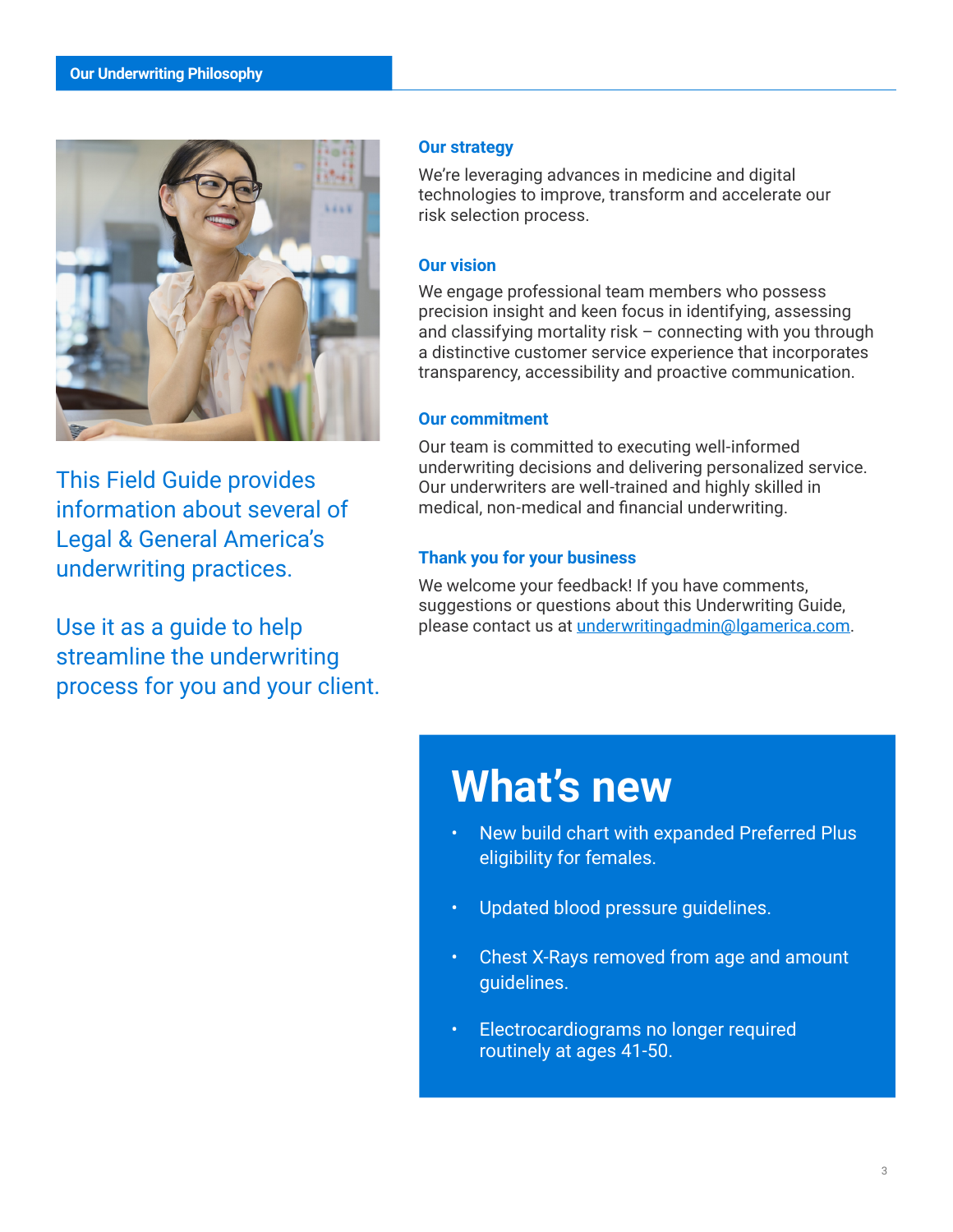<span id="page-3-0"></span>At Legal & General America, we look at the whole individual under consideration, finding ways to offer clients the best possible rate classification, every time.

All eligible Standard or better applicants are evaluated for underwriting credits.

If we can move your client up one rate class, we will!



## **Top sweet spots!**

## **Preferred Plus consideration for:**

- cigarette smokers 3 years out
- clients with treated Hypercholesterolemia
- Clients with treated Hypertension
- Clients with a combination of treated HTN / cholesterol
- Clients with treated or untreated total cholesterol under 300
- Clients who participate in recreational scuba diving up to 100 feet
- Clients with a family history of cancer\*

#### **Preferred consideration for:**

- Clients with Asthma on two medications or less (well controlled)
- Clients with Anxiety / Depression on one prescription medication (well controlled)
- Clients with mild Sleep Apnea (Apnea Index (AI) <20 or Respiratory Disturbance Index (RDI) < 30 and lowest oxygen saturation above 85% **with good compliance for one year and no residual symptoms**

#### **Standard Plus consideration for:**

- Clients with controlled Type II Diabetes
- Clients with Severe Sleep Apnea with documented good CPAP compliance for one year and no residual symptoms
- Clients with personal history of cancer, subject to type, date of onset and last treatment of cancer

\* Unless there are features of the family history that suggest a hereditary cancer syndrome may be present.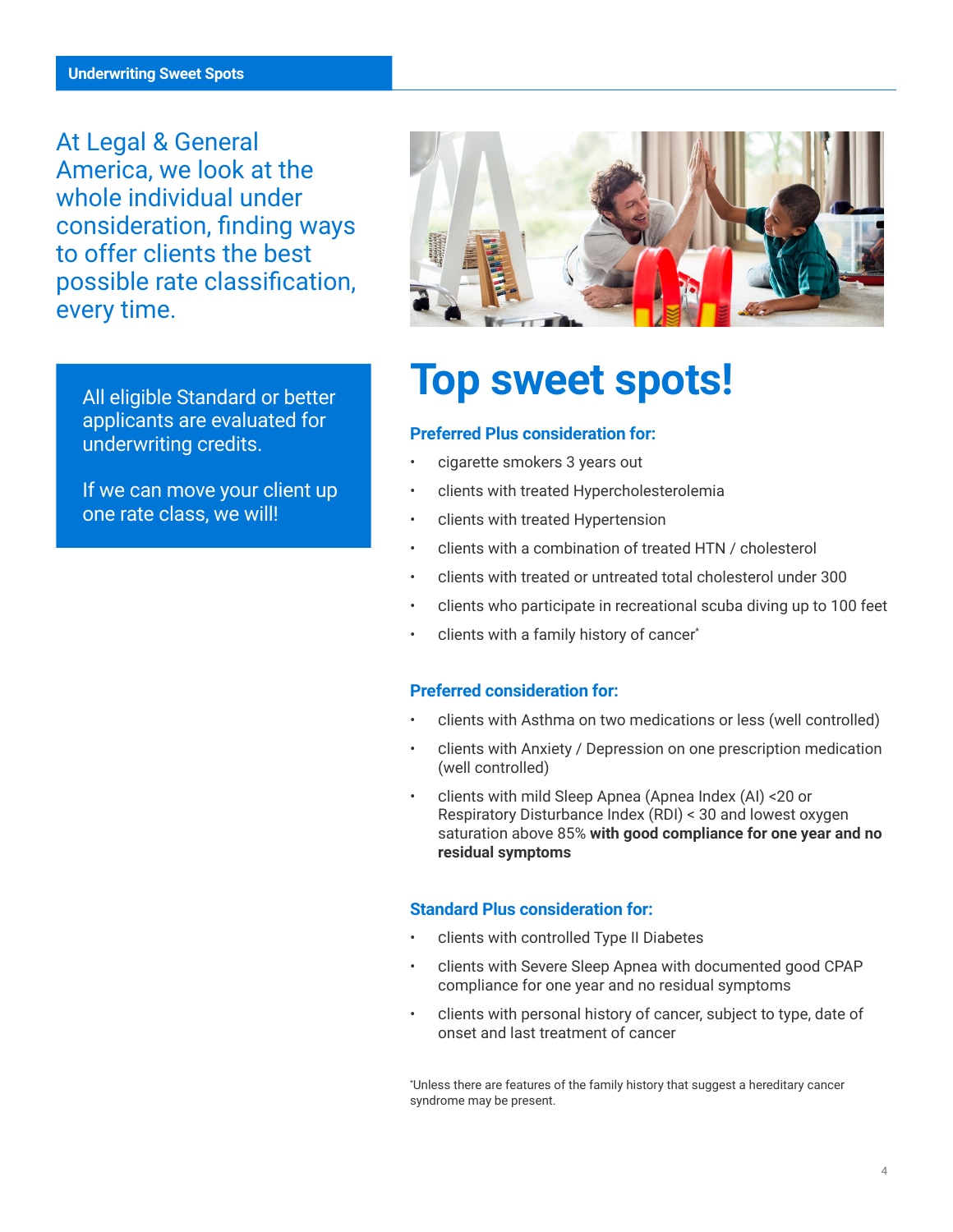#### <span id="page-4-0"></span>**Aviation**

Preferred Plus rate class may be available for pilots of major airlines flying in the US and Canada without any other aviation exposure.

Preferred Plus and Preferred rate classes may be available with an Aviation Exclusion Rider for other aviation activity.

## **Foreign residence and travel**

There are a variety of approaches among the states when handling life insurance for foreign residence and travel. Due to the evolutionary nature of this topic, please consult with the underwriting team or get a QuickQuote request to understand our current philosophy regarding foreign residence and past and/or contemplated foreign travel.

## **Recreational scuba**

Available for Preferred Plus rates if:

- dives do not exceed 100 feet
- PADI, NAUI, or SSI certified and all dives are done with dive master or instructor
- open water dives only
- does not participate in wreck, salvage, ice or cave diving
- no personal history of disease or impairment that would adversely affect mortality
- no pre-existing medical impairments which may affect the safety of the scuba diving

## **Criminal activity**

Applicants who are in jail, awaiting trial, on probation or parole, have multiple or major felonies (e.g. murder, rape, organized crime, or terrorist acts) will not be considered for life insurance.

## **Cigar smokers**

This policy will apply only to occasional cigar users and not other forms of tobacco. Preferred Plus is available if:

- the use is admitted at the time of application/inquiry and all case data coincides with the admitted degree of usage; and
- no more than one cigar per month; and
- no nicotine metabolites (cotinine) are present in the urinalysis done within the past 12 months; and
- there is no use of tobacco products other than occasional cigars for at least 3 years prior to the time of application or inquiry

## **Tobacco use**

A tobacco user is considered to be anyone who has used tobacco in any form in the last 12 months. This includes:

- cigarettes
- cigars only limited cigar usage may be considered for non-tobacco rates
- pipes
- smokeless tobacco
- chewing tobacco / snuff
- nicotine substitutes, including patches and gum
- electronic (smokeless) cigarettes
- vaping

#### **Marijuana use**

Standard Tobacco rates will apply. Substandard rates may apply depending on frequency and other factors. such as marijuana for medicinal use.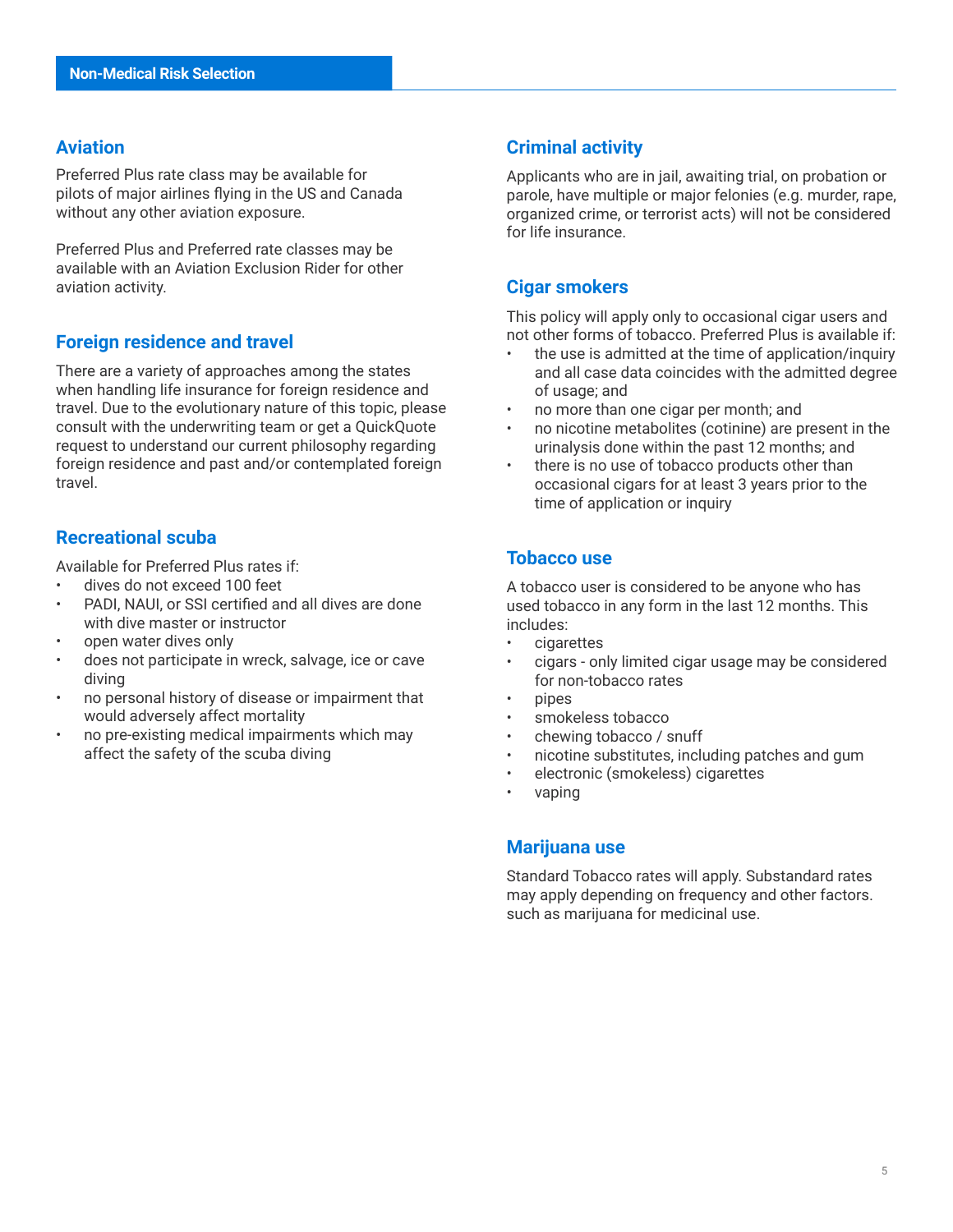## <span id="page-5-0"></span>**The Get More offer**

Once a new business application is approved, the underwriter will do a financial underwriting review to determine if the proposed insured is eligible for additional coverage. If eligible, a letter will be sent explaining the Get More offer. The letter is emailed to the agency case manager, who has four business days to respond.

- Increased coverage increments are based on the difference between the face amount for which the customer applied and the face amount maximum for the Get More opportunity.
- LGA gives brokers at least one alternative to offer the customer, but in some cases as many as five. The customer can, however, choose any amount that doesn't exceed the maximum specified in the letter.
- The letter includes the modal premium for each of the offers. See a sample [here.](https://www.lgamerica.com/forms/banforms/Marketing%20&%20Sales%20Material/sampleGETMOREbannerletter.pdf)



## **Requirements for the Get More opportunity**

A submitted application must still be in pending status.

A proposed policy cannot include:

- term riders
- waiver of premium
- table ratings
- flat extras
- multiple pending applications
- application for business coverage
- applications where insured is not the owner
- applications where insured is not the payor
- dependent spouses

Offers are made up to a face amount limit where no additional requirements are necessary and that are within LGA's retention of \$2M through age 75.

The underwriter may choose not to extend the Get More offer, based on his or her discretion. If so, a note will be added to the online case file.

#### **[Help your clients get the right amount of coverage](https://www.lgamerica.com/forms/banforms/Marketing%20&%20Sales%20Material/LAA2078.pdf#zoom=80)**

#### **[Let's close the coverage gap](https://www.lgamerica.com/forms/banforms/Marketing%20&%20Sales%20Material/LAA2115.pdf#zoom=80)**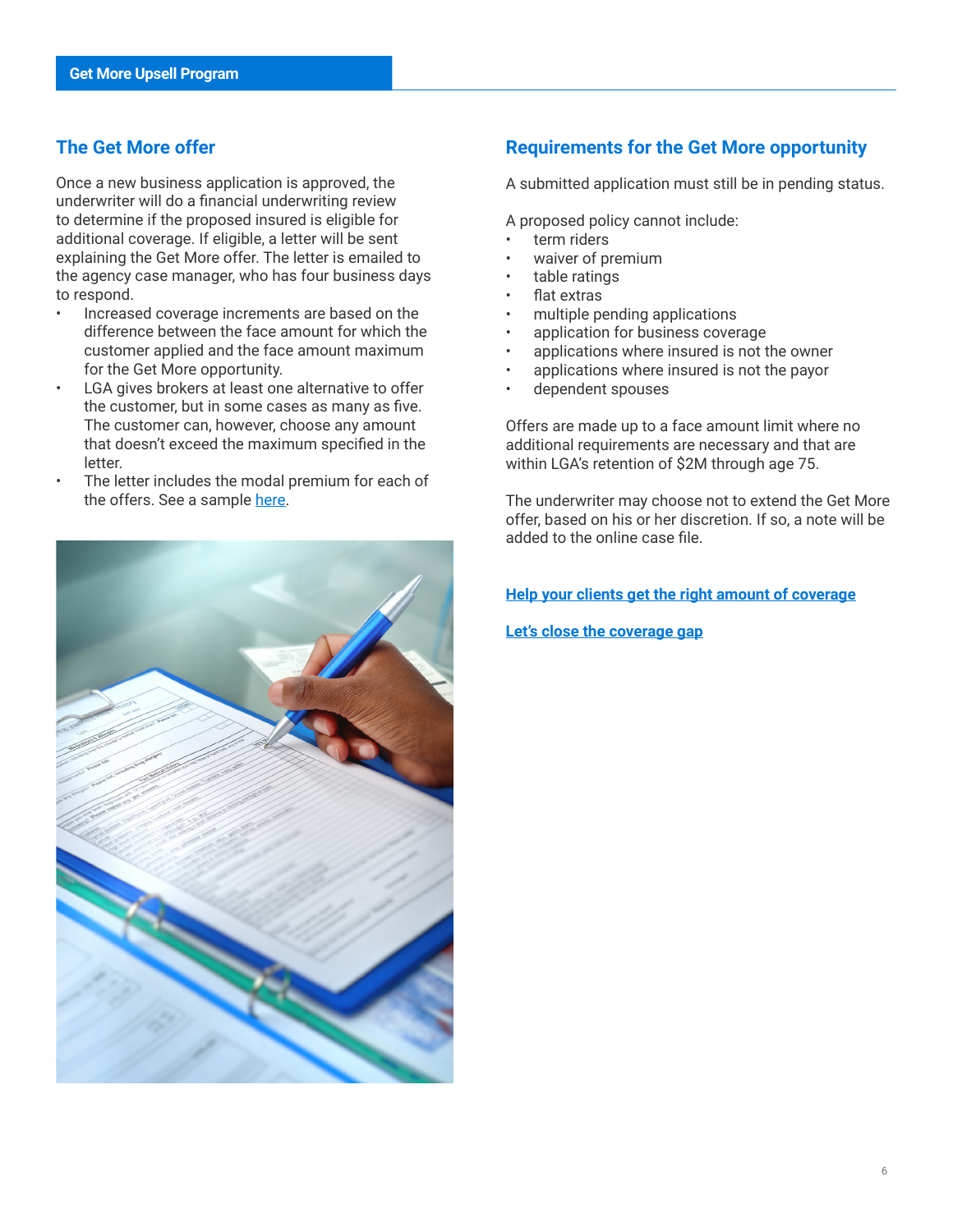#### <span id="page-6-0"></span>**AppAssist and other tele-application programs**

The AppAssist drop ticket platform combines our in-house call center staff with a detailed client interview and medical history. We take the administrative burden of application fulfillment and case management off of your shoulders.

Clients can complete Part 1 and Part 2 of the insurance application during a telephone interview. If needed, we'll schedule an abbreviated paramedical exam at the applicant's convenience, which will include height and weight measurements, blood and urine samples, pulse rate and blood pressure.

#### **AppAssist Age and Amount Parameters**

20-70 coverage amounts through \$10 million 61-70\* coverage amounts \$3,000,001 through \$10 million 71-74 coverage amounts through \$500,000 75-80\* coverage amounts through \$500,000

\* A full paramed is required rather than an abbreviated paramed at these ages and amounts.

Over age 60, we require that applicants demonstrate a history of regular annual checkups and routine age/gender related preventative screenings (i.e. EKG, colonoscopy, mammogram, gynecological exam/prostate exam). If the client does not have both a history of annual checkups and appropriate preventative screenings, the AppAssist interview may not be completed.

## **Accelerated underwriting program available only through AppAssist:**

Legal & General America now has an automated underwriting system that can speed qualified applicants through to approval with no medical exams, labs or APSs.

We have been working hard to find the right balance between automation and human expertise. Approval time is sometimes just a few hours, but no longer than the next business day! Drop a ticket to AppAssist via the Partner Dashboard, MobileSuite, agency management system vendors or paper form.

#### **Parameters**

OPTerm 15, 20, 25, 30, 35 and 40 Ages 20-40, Amounts \$100,000 - \$1 million Ages 41-45, Amounts \$100,000 - \$750,000 Ages 46-50, Amounts \$100,000 - \$500,000

#### OPTerm 10

Ages 20-50, Amounts \$100,000 - \$500,000

- Drop ticket submitted through AppAssist process (Voice-Signature required)
- Voice Signature not available in Connecticut, Hawaii, New York or Alaska

#### **Requirements**

(automated during the AppAssist interview)

- Identity verification
- MIB
- MVR
- RX history check
- FCRA consumer database check

#### **Benefits**

- No client checklist. No pre-screening.
- Same great pricing. No additional policy fee.
- No medical exams, labs or APSs.
- Qualifying applicants can be approved the next business day or faster!
- One inch automatically added to client's height to boost rate class, if possible.
- When eDelivery is used, policy activation could take place same-day.

If client does not qualify for accelerated underwriting, the case will be fully underwritten. The transfer is seamless; the paramed exam will be ordered and follow traditional case guidelines.

For More Information Visit [www.lgamerica.com/appassist](http://www.LGAmerica.com/AppAssist)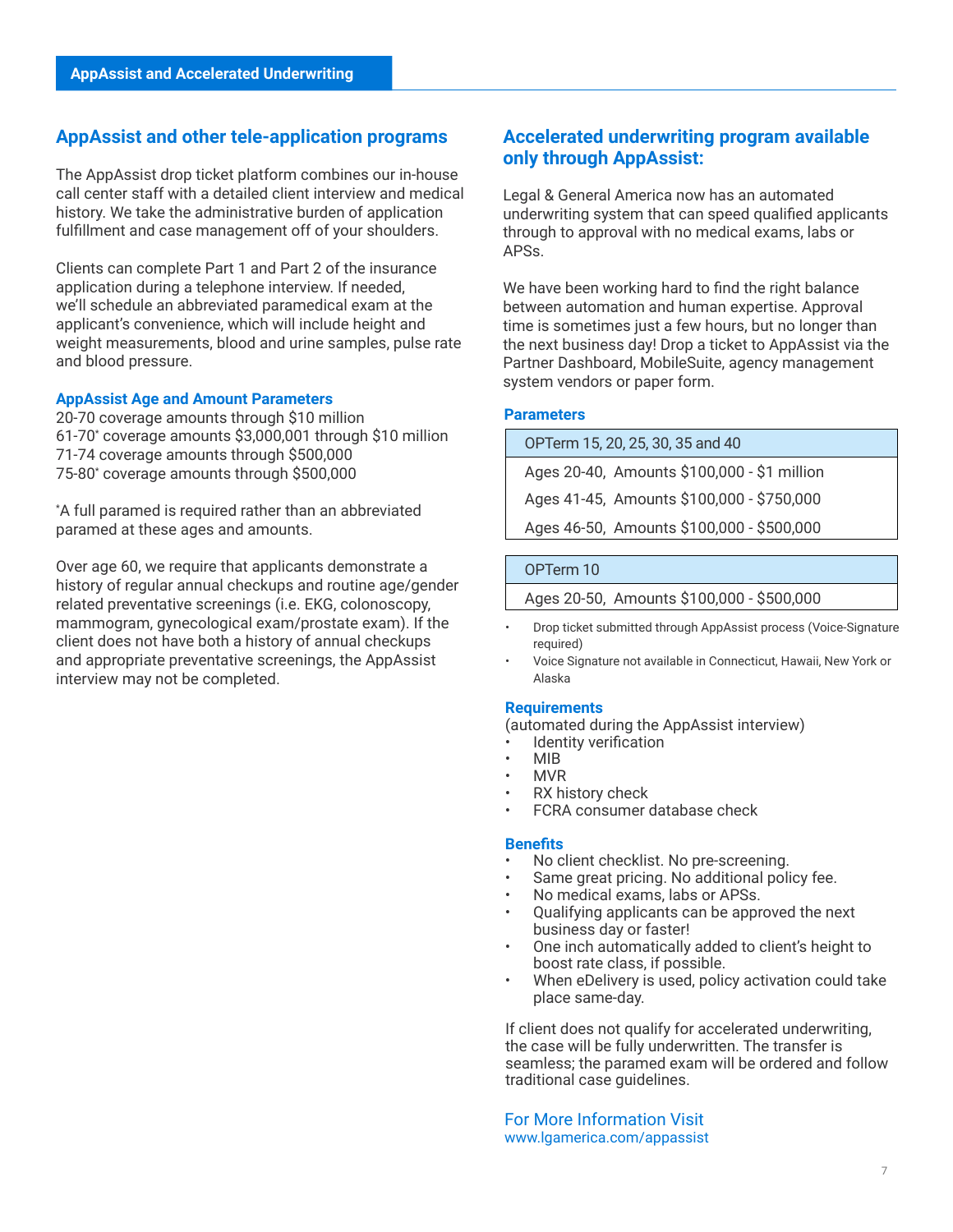## <span id="page-7-0"></span>**Face Amount**

To determine the underwriting requirements, please add:

- 1. The face amount currently being applied for, PLUS
- 2. The face amount (including rider amount) of all existing policies with Legal & General America.

Age is defined by age nearest birthday.

Medical exams or labs may not be required for eligible applicants through the AppAssist tele-application program, who qualify for accelerated underwriting. The interviewer obtains the Part 2 medical declarations.

|                             | <b>Ages</b>              |                          |                                    |                                                                         |                                                                                |
|-----------------------------|--------------------------|--------------------------|------------------------------------|-------------------------------------------------------------------------|--------------------------------------------------------------------------------|
| <b>Face Amount</b>          | $20 - 40$                | $41 - 50$                | $51 - 60$                          | 61-70                                                                   | >70                                                                            |
| \$100,000 to \$250,000      | APM/NM, BU               | APM/NM, BU               | APM/NM, BU                         | PM, BU<br><b>APS</b>                                                    | PM, BU<br><b>APS</b><br><b>DAQ</b>                                             |
| \$250,001 to \$500,000      | APM/NM, BU               | APM/NM, BU               | APM/NM, BU                         | PM, BU<br><b>EKG</b><br><b>APS</b>                                      | PM, BU<br><b>EKG</b><br><b>APS</b><br><b>DAQ</b>                               |
| \$500,001 to \$1,000,000    | APM/NM, BU               | APM/NM, BU               | PM, BU                             | PM, BU<br><b>EKG</b><br>APS                                             | PM, BU<br>EKG<br>APS<br>DAQ                                                    |
| \$1,000,001 to \$2,000,000  | APM/NM, BU               | APM/NM, BU               | PM. BU<br><b>EKG</b>               | PM, BU<br><b>EKG</b><br>IR<br><b>APS</b>                                | PM, BU<br><b>EKG</b><br>IR<br><b>APS</b><br><b>DAQ</b>                         |
| \$2,000,001 to \$3,000,000  | APM/NM, BU<br><b>EIR</b> | APM/NM, BU<br><b>EIR</b> | PM, BU<br>EKG<br><b>EIR</b>        | PM, BU<br>EKG<br>IR<br><b>APS</b>                                       | PM, BU<br>EKG<br>$\ensuremath{\mathsf{IR}}\xspace$<br><b>APS</b><br><b>DAQ</b> |
| \$3,000,001 to \$5,000,000  | PM, BU<br><b>EIR</b>     | PM, BU<br><b>EIR</b>     | PM, BU<br><b>EKG</b><br><b>EIR</b> | PM, BU<br><b>EKG</b><br>IR<br><b>APS</b>                                | PM, BU<br><b>EKG</b><br>IR.<br><b>APS</b><br><b>DAQ</b>                        |
| \$5,000,001 to \$10,000,000 | PM, BU<br>IR.            | PM, BU<br>IR             | PM, BU<br>EKG<br><b>IR</b>         | PM, BU<br><b>EKG</b><br>IR<br>APS                                       | PM, BU<br><b>EKG</b><br>IR<br><b>APS</b><br>DAQ                                |
| $$10,000,001 +$             | PM, BU<br>IR.            | PM, BU<br><b>IR</b>      | PM, BU<br>EKG<br>IR                | PM, BU<br><b>EKG</b><br>$\ensuremath{\mathsf{IR}}\xspace$<br><b>APS</b> | PM, BU<br><b>EKG</b><br>IR<br><b>APS</b><br><b>DAQ</b>                         |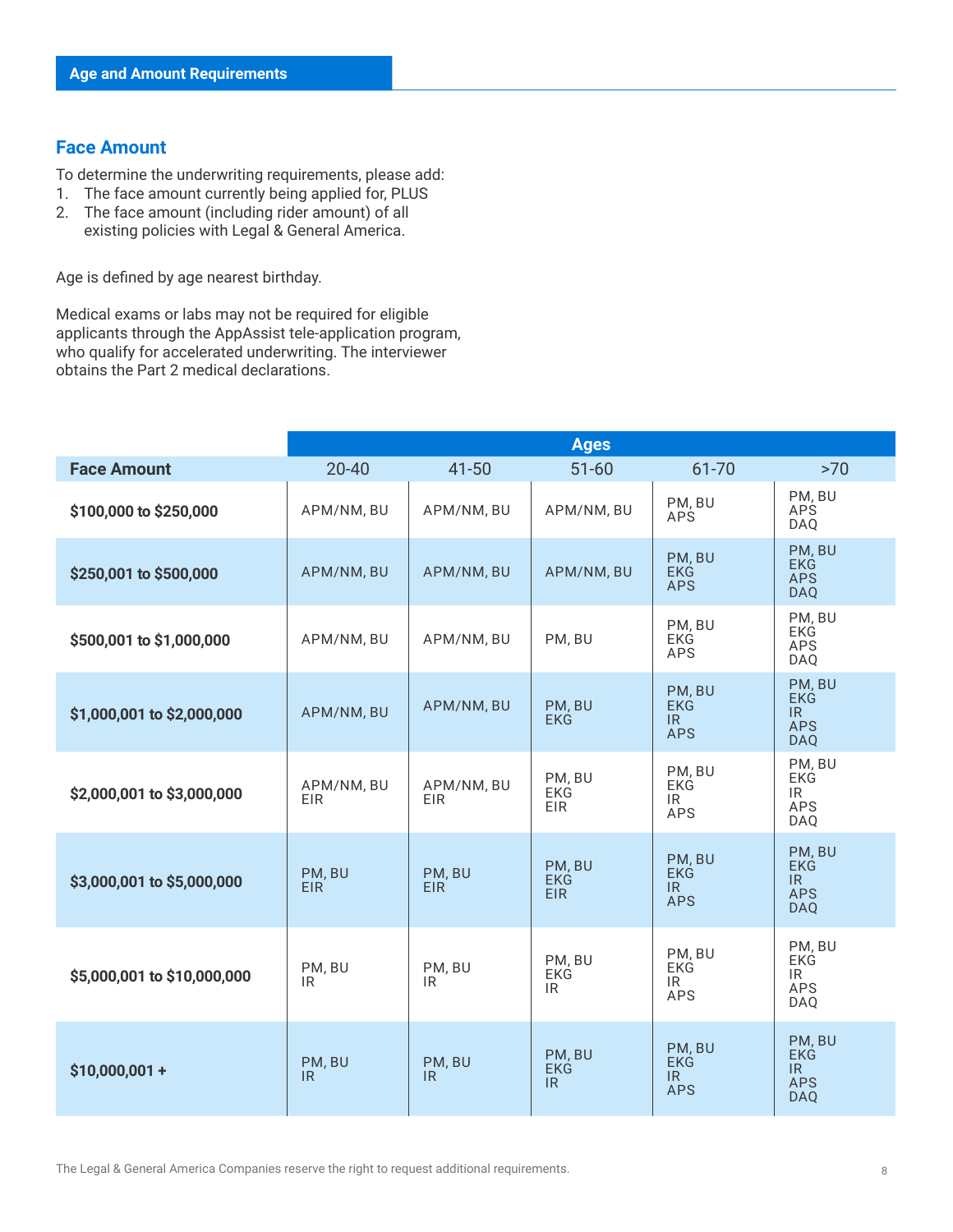## <span id="page-8-0"></span>**Requirements**

| APM/NM       | Abbreviated Paramed / Non-med<br>The examiner will take vitals (height, weight, blood pressure and pulse), blood and urine.<br>Medical history can be attained by completing the Non-med (NM) Part 2 of the application.                                                                                                                                    |  |  |
|--------------|-------------------------------------------------------------------------------------------------------------------------------------------------------------------------------------------------------------------------------------------------------------------------------------------------------------------------------------------------------------|--|--|
| <b>APS</b>   | <b>Attending Physician Statement</b><br>Medical records from an attending physician/licensed medical professional.                                                                                                                                                                                                                                          |  |  |
| <b>BBR</b>   | <b>Business Beneficiary Report</b><br>Required for any business case over \$3 million.                                                                                                                                                                                                                                                                      |  |  |
| <b>BU</b>    | <b>Blood and Urine</b>                                                                                                                                                                                                                                                                                                                                      |  |  |
| <b>DAQ</b>   | Daily Activities Questionnaire                                                                                                                                                                                                                                                                                                                              |  |  |
| EIR          | <b>Electronic Inspection Report</b><br>For amounts $\dot{\theta}$ \$2,000,001 through \$5,000,000, up to and including age 60.                                                                                                                                                                                                                              |  |  |
| <b>EKG</b>   | Electrocardiogram                                                                                                                                                                                                                                                                                                                                           |  |  |
| IR.          | <b>Inspection Report</b><br>Personal cases over \$5 million<br>Business cases over \$3 million to include BBR<br>$\bullet$<br>Over \$1 million, ages 61 and up: an interview with the proposed insured in person or<br>$\bullet$<br>by phone is usually part of the investigation. Reports are completed by First Financial<br><b>Underwriting Services</b> |  |  |
| <b>PM</b>    | <b>Paramedical Examination</b><br>The examiner will take vitals, blood and urine, as well as a medical history from the applicant.                                                                                                                                                                                                                          |  |  |
| <b>TMEKG</b> | <b>Treadmill EKG</b><br>May be required for cause and at underwriter's discretion                                                                                                                                                                                                                                                                           |  |  |

## **Exam Shelf Life**

Permissible time limits for routine age and amount medical evidence, where the results are normal applies to abbreviated, paramedical and medical exams, resting/treadmill electrocardiogram, blood/urine:

| Ages 20 - 60 | Ages 61 - 80 | <b>Ages over 80</b> |
|--------------|--------------|---------------------|
| 1 year       | 6 months     | 3 months            |

Note: A Good Health Statement is required when medical evidence is over 60 days old. (Please reference Good Health Statement [guidelines](#page-16-0) on page 17)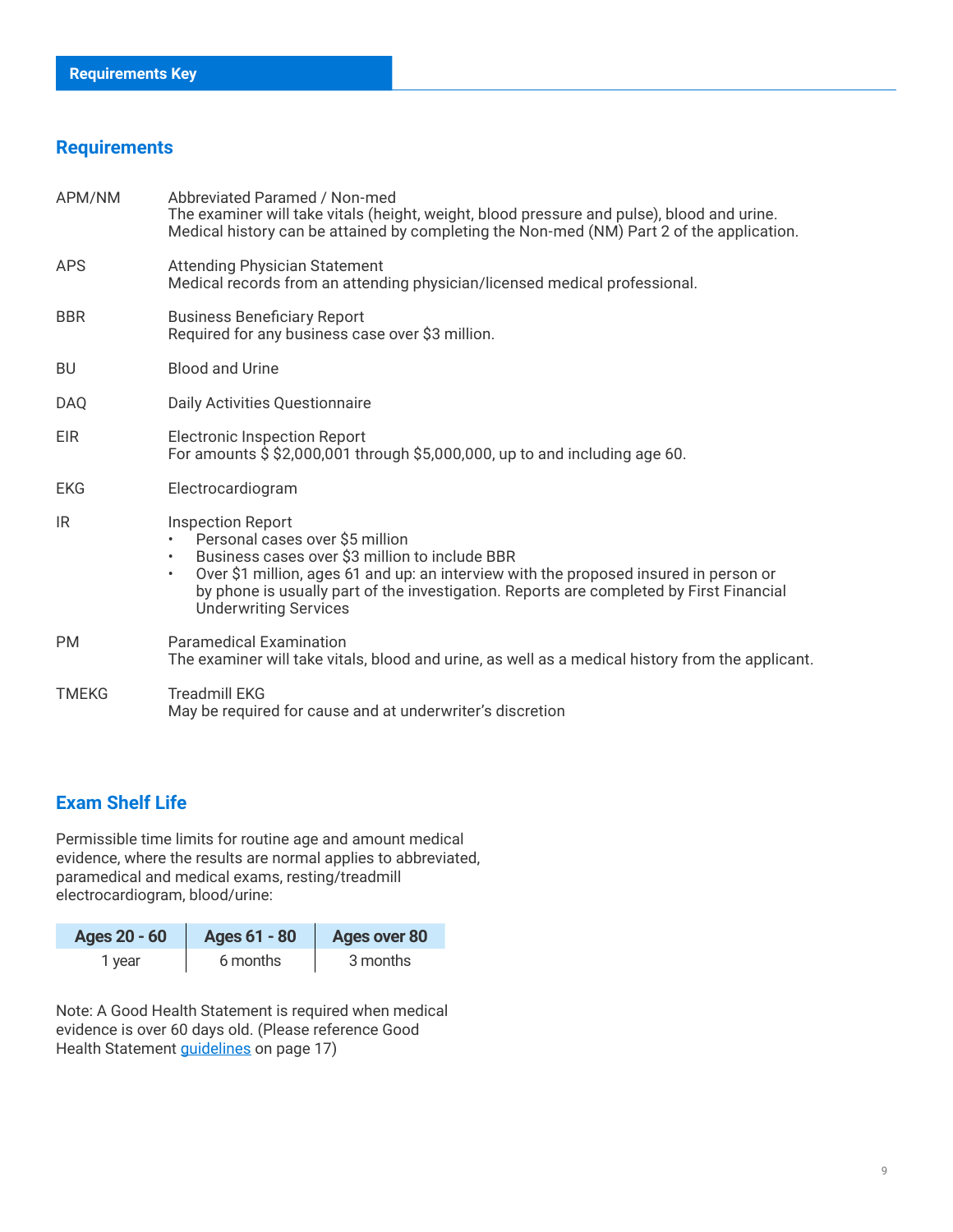## <span id="page-9-0"></span>**Attending Physician Statement (APS) ordering guidelines**

#### **An APS is required when:**

A physician/licensed medical professional is consulted within these time frames:

| Age                                                                                                            | \$100,000-\$249,999                                  |  |
|----------------------------------------------------------------------------------------------------------------|------------------------------------------------------|--|
| No APS required (if Standard NT or better)<br>$20 - 50$<br>3 Months<br>$51 - 60$<br>APS always required<br>61+ |                                                      |  |
| Age                                                                                                            | \$250,000 - \$1 million                              |  |
| $20 - 40$<br>41-50<br>$51 - 60$<br>61+                                                                         | 1 Month<br>3 Months<br>1 Year<br>APS always required |  |
| Age                                                                                                            | \$1,000,001 - \$2 million                            |  |
|                                                                                                                |                                                      |  |
| $20 - 50$<br>$51 - 60$<br>61+                                                                                  | 1 Year<br>2 Years<br>APS always required             |  |
| Age                                                                                                            | \$2,000,001 and up                                   |  |

An APS is always required for applicants over age 60. At all ages, an APS may be requested at the discretion of the underwriter.

#### **An APS is not required for:**

#### **Routine examinations**

- Company physicals
- FAA or ICC physical examination
- Normal pregnancy and childbirth
- Insurance examinations
- Routine gynecological exams; findings normal

#### **Routine operations**

- Appendectomy
- **Cataract**
- Gallbladder
- 
- Hernia
- Pilonidal cyst **Sterilization**
- 

#### **Minor Illnesses**

- Seasonal allergies
- Cold/ Flu
- Hay Fever • Minor injury

Consolidated conditions list usually requiring an APS at all ages and amounts, an APS is usually required if the proposed insured has obtained medical consultation for the following conditions. Please ask for details of medical history (or incident), treatment (including a copy of hospital records) and follow-up care.

- Apnea
- Blood Disorders
- Brain Tumor
- Cancer1
- Cerebral Vascular Disease (Hemorrhage / Stroke / TIA)
- Chronic Obstructive Pulmonary Disease (COPD) / Emphysema
- Cognitive Disorders
- **Diabetes**
- Drug Use
- **Embolism**
- Genetic Testing
- Heart (Cardiac) Disease
- Heart or Blood Vessel Surgery / Disease
- Hereditary Cancer Syndrome2
- **Hypertension**
- Intestinal Bleeding
- Inflammatory Bowel Disease (Ulcerative Colitis / Crohn's)
- **Kidney Disease**
- **Liver Disease**
- Malignant Tumors<sup>1</sup>
- Mental Health Disorders
- Multiple Sclerosis
- Muscular Dystrophy
- Pancreatic Disease
- **Paralysis**
- Rheumatoid Arthritis
- Substance Abuse / Dependence
- Thrombosis (Clots / DVT)

## **Biopsy and follow-up surgical procedures1**

Please request Gross and Microscopic Pathology Reports. An APS may not be required for Basal or Superficial Squamous Cell Carcinoma.

## **Hereditary cancer syndrome2**

A family history of cancer will not be considered in determining the underwriting class unless there are features that suggest a hereditary cancer syndrome may be present. In addition to a prior diagnosed syndrome, suggestive findings include: a history of cancer diagnosed at a young age, multiple family members with a cancer history, and multiple cancers in the same person. Such cases will be underwritten on an individualized basis.

- 
- Pre-school, pre-marital or pre-employment
	- examinations
	-
	-
- -
	-
	-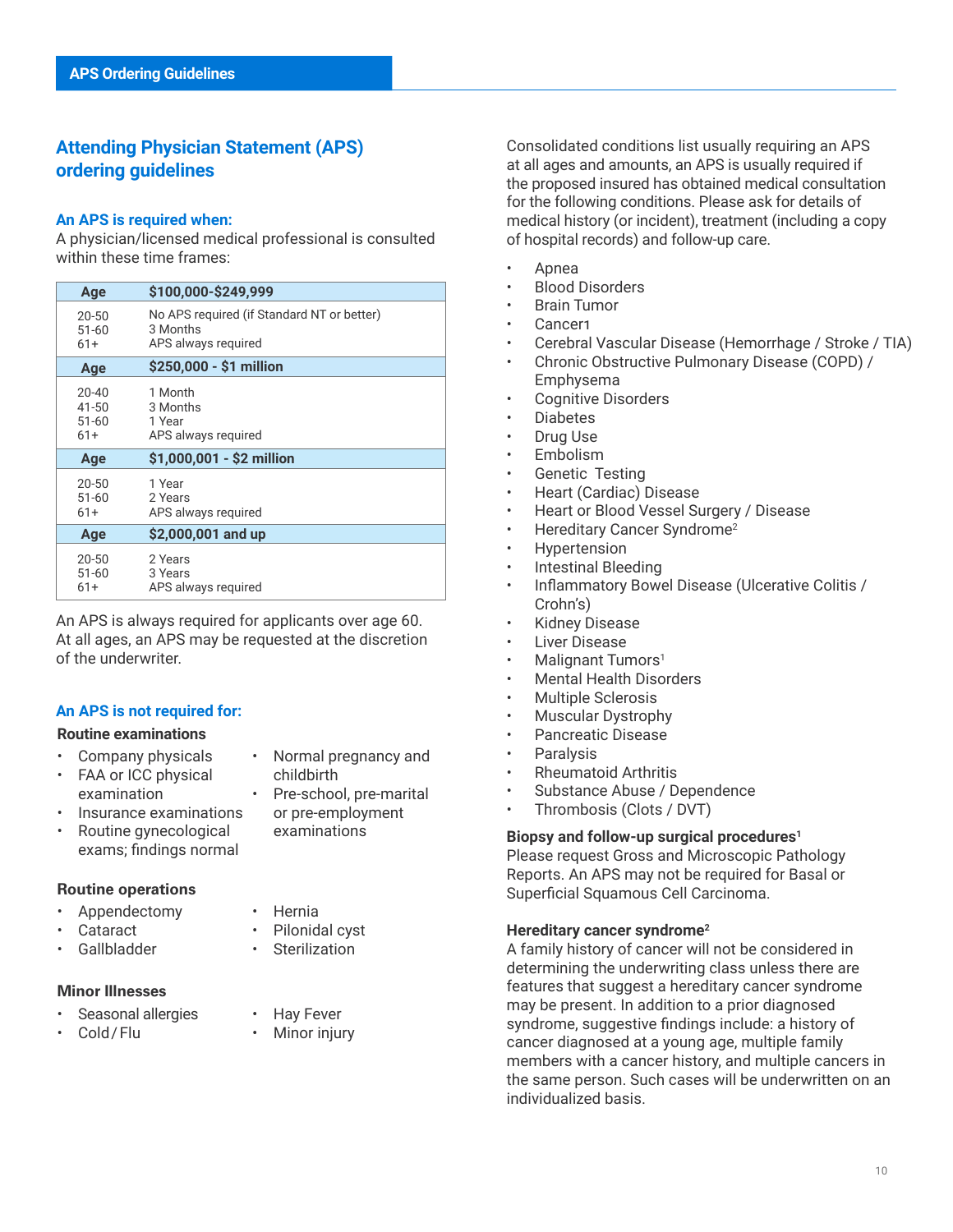## <span id="page-10-0"></span>**Preferred Plus may be possible even with the following conditions:**

- Anxiety / Depression / Mood Disorder
- One episode, duration of less than one year, recovered, no current medication
- Asthma
- Mild exercise induced asthma or mild seasonal asthma
- Carotid Doppler Findings
- 1-15% stenosis, based upon flow velocity, with no intimal medial thickening and conclusion states no plaque noted
- Echocardiogram
- No diagnosis of left ventricular hypertrophy in the report, septal and posterior wall up to 1.2 cm thick, blood pressure well controlled by history. A finding of diastolic dysfunction based solely on E to A ratio and echocardiogram otherwise normal.
- Mitral Valve Prolapse
- Mitral valve normal appearing with normal thickness and echocardiogram otherwise normal, no regurgitation
- CDT Positive
- Evidence supports "false" positive, with full and complete investigation
- **Osteoporosis**
- No known complications
- Skin cancers
- Basal cell carcinoma, and superficial squamous cell carcinoma. Single atypical nevus or dysplastic nevus: no history of melanoma or family history of melanoma, with well documented and favorable dermatology follow up.

## **Preferred may be possible even with the following conditions:**

- Alcohol or Single Drug Abuse Treatment
- Last used more than 10 years ago, single episode of treatment, without any relapse, total abstinence from any mood-altering drug and no subsequent alcohol or drug related issues
- Anxiety / Depression / Mood Disorder
- Current, on one drug, well controlled
- Epilepsy  $-$  to 3 atypical or dysplastic nevi with no history of melanoma or family history of melanoma, with well documented and favorable dermatology follow-up care
- Valvular Disease One valve mildly thickened or redundant valve, no mitral valve prolapse, less than mild regurgitation, rest of echocardiogram normal

## **We look for the best possible impaired risk treatment for clients with:**

- Asthma
- Atrial fibrillation
- **Bladder cancer**
- **Breast cancer**
- Cerebrovascular disease
- Coronary artery disease
- Diabetes mellitus (adult onset)
- Elevated liver function tests
- Hepatitis C
- Mood disorders
- Prostate cancer
- Thyroid cancers

## **Substandard risk**

Substandard ratings only available through Table 12. Table ratings are not available on Preferred Plus Non-Tobacco, Preferred Non-Tobacco or Preferred-Tobacco.

Substandard premium calculations are based on our Standard Plus rates!

## **Visit our underwriting microsite**

For access to helpful cover letters, case studies, underwriting newsletters and more, please go to [www.lgamerica.com/underwriting.](http://www.LGAmerica.com/underwriting)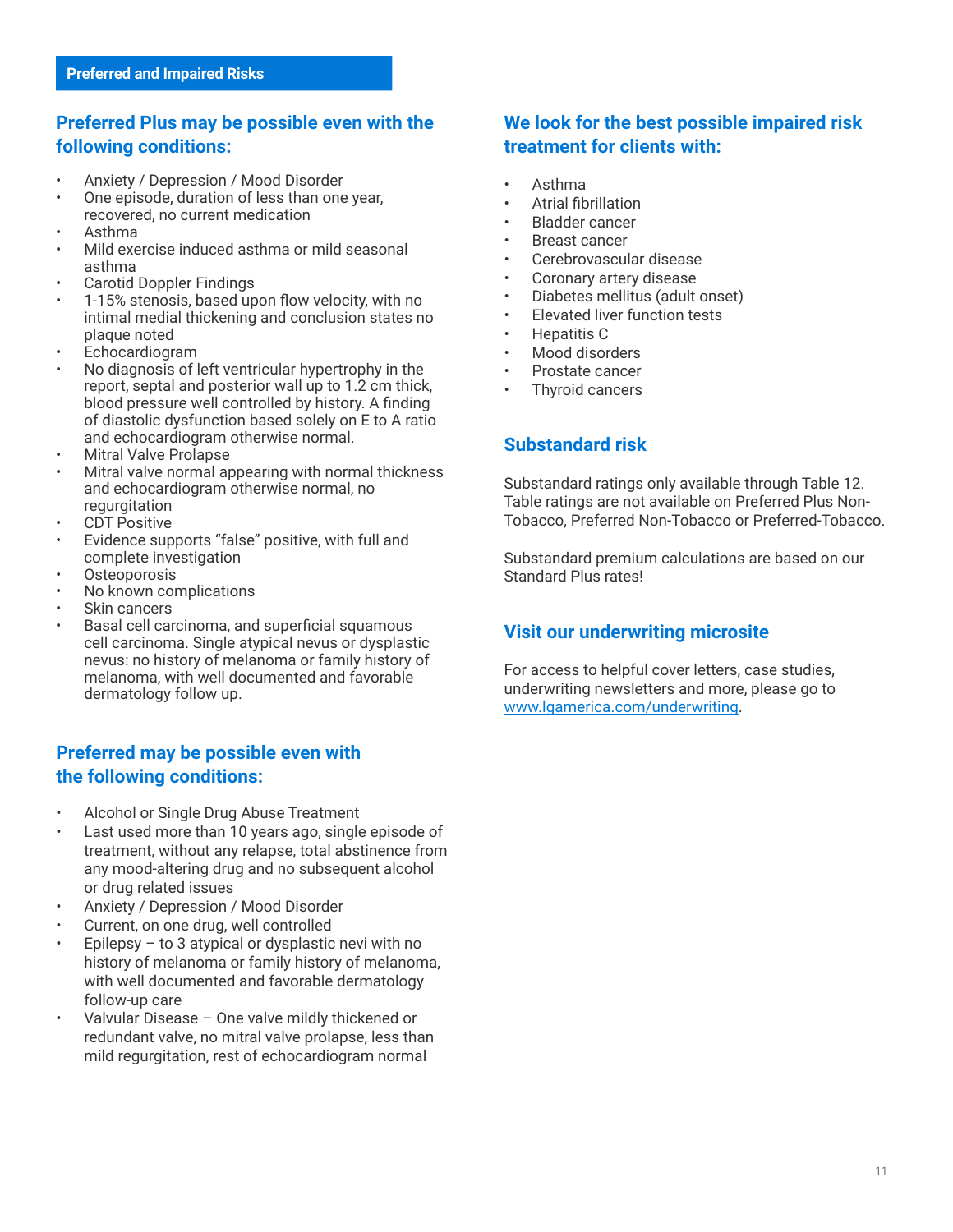## **Preferred Plus (Non-Tobacco)**

<span id="page-11-0"></span>

| <b>Aviation</b>                         | Available only with exclusion rider.                                                                                                                                                                                                                                                                                                                 | <b>Aviation</b>                       | Available only with exclusion rider.                                                                                                                                                                                                                                                                                                                 |
|-----------------------------------------|------------------------------------------------------------------------------------------------------------------------------------------------------------------------------------------------------------------------------------------------------------------------------------------------------------------------------------------------------|---------------------------------------|------------------------------------------------------------------------------------------------------------------------------------------------------------------------------------------------------------------------------------------------------------------------------------------------------------------------------------------------------|
|                                         | <b>Aviation Exclusion Endorsement</b><br>(Rider) includes, but is not limited to,<br>participation in any kind of aeronautic<br>or aviation training or instruction; or<br>intentionally leaving, falling or jumping<br>from an aircraft while in flight; or<br>participation in any activity involving<br>intentionally leaving, falling or jumping |                                       | <b>Aviation Exclusion Endorsement</b><br>(Rider) includes, but is not limited to,<br>participation in any kind of aeronautic<br>or aviation training or instruction; or<br>intentionally leaving, falling or jumping<br>from an aircraft while in flight; or<br>participation in any activity involving<br>intentionally leaving, falling or jumping |
|                                         | from an aircraft while in flight. Private<br>pilots over age 70 require an aviation<br>exclusion rider.                                                                                                                                                                                                                                              |                                       | from an aircraft while in flight. Private<br>pilots over age 70 require an aviation<br>exclusion rider.                                                                                                                                                                                                                                              |
| <b>Avocation</b>                        | Available only if no flat extra premium<br>would be required.                                                                                                                                                                                                                                                                                        | <b>Avocation</b>                      | Available, however may have a flat<br>extra.                                                                                                                                                                                                                                                                                                         |
| <b>Blood Pressure</b><br><b>Build</b>   | Currently well controlled with or without<br>treatment, with the average readings<br>in the past two years not greater than<br>135/85.<br>See chart on page 14.                                                                                                                                                                                      | <b>Blood Pressure</b><br><b>Build</b> | Currently well controlled with or<br>without treatment, with the average<br>readings in the past two years not<br>greater than 140/90.<br>See chart on page 14.                                                                                                                                                                                      |
| <b>Cancer History</b>                   | Only available on certain types of skin<br>cancer.                                                                                                                                                                                                                                                                                                   | <b>Cancer History</b>                 | Only available on certain types of skin<br>cancer.                                                                                                                                                                                                                                                                                                   |
| <b>Cholesterol</b>                      | 120-300, with or without treatment.                                                                                                                                                                                                                                                                                                                  | <b>Cholesterol</b>                    | 120-300, with or without treatment.                                                                                                                                                                                                                                                                                                                  |
| <b>Chol/HDL Ratio</b>                   | May not exceed 4.5 with or without<br>treatment.                                                                                                                                                                                                                                                                                                     | <b>Chol/HDL Ratio</b>                 | May not exceed 5.5 with or without<br>treatment.                                                                                                                                                                                                                                                                                                     |
| <b>Driving History</b>                  | No more than 2 moving violations in<br>last 3 years. No DWI, DUI <sup>1</sup> , reckless /<br>negligent driving <sup>2</sup> , license revocation or<br>suspension in last 5 years.                                                                                                                                                                  | <b>Driving History</b>                | No more than 2 moving violations in<br>last 3 years. No DWI, DUI <sup>1</sup> , reckless /<br>negligent driving <sup>2</sup> , license revocation or<br>suspension in last 5 years.                                                                                                                                                                  |
| <b>Family History</b>                   | No cardiovascular disease in either<br>parent or siblings before age 60.                                                                                                                                                                                                                                                                             | <b>Family History</b>                 | No cardiovascular death in either<br>parent before age 60.                                                                                                                                                                                                                                                                                           |
|                                         | CAD is disregarded for applicants over<br>age 70 who don't use tobacco.                                                                                                                                                                                                                                                                              |                                       | CAD is disregarded for applicants over<br>age 70 who don't use tobacco.                                                                                                                                                                                                                                                                              |
|                                         | Cancer is no longer a factor preventing<br>consideration for our preferred classes.<br>See page 9 for details.                                                                                                                                                                                                                                       |                                       | Cancer is no longer a factor preventing<br>consideration for our preferred<br>classes. See page 9 for details.                                                                                                                                                                                                                                       |
| <b>Impairments</b>                      | No personal history of disease or<br>impairment that would affect mortality.                                                                                                                                                                                                                                                                         | <b>Impairments</b>                    | No personal history of disease or<br>impairment that would affect mortality                                                                                                                                                                                                                                                                          |
| <b>Residency/</b><br><b>Citizenship</b> | US citizen or legal permanent resident /<br>green card residing in the US at least 3<br>years.                                                                                                                                                                                                                                                       | Residency/<br><b>Citizenship</b>      | US citizen or legal permanent resident<br>/ green card residing in the US at least<br>3 years.                                                                                                                                                                                                                                                       |
| Substance/<br><b>Alcohol Abuse</b>      | No abuse.                                                                                                                                                                                                                                                                                                                                            | Substance/<br><b>Alcohol Abuse</b>    | No abuse in past 10 years.                                                                                                                                                                                                                                                                                                                           |
| <b>Tobacco Use</b>                      | No use of tobacco or nicotine-based<br>products in last 36 months. One cigar<br>allowed per month with HO specimen<br>negative for cotinine.                                                                                                                                                                                                         | <b>Tobacco Use</b>                    | No use of tobacco or nicotine-based<br>products in last 24 months. One cigar<br>allowed per month with HO specimen<br>negative for cotinine. (For Preferred<br>Non-Tobacco.)                                                                                                                                                                         |

## **Preferred (Non-Tobacco / Tobacco)**

|                                       | from an aircraft while in flight. Private<br>pilots over age 70 require an aviation<br>exclusion rider.                                                                             |
|---------------------------------------|-------------------------------------------------------------------------------------------------------------------------------------------------------------------------------------|
| <b>Avocation</b>                      | Available, however may have a flat<br>extra.                                                                                                                                        |
| <b>Blood Pressure</b><br><b>Build</b> | Currently well controlled with or<br>without treatment, with the average<br>readings in the past two years not<br>greater than 140/90.<br>Šee chart on page 14.                     |
| <b>Cancer History</b>                 | Only available on certain types of skin<br>cancer.                                                                                                                                  |
| <b>Cholesterol</b>                    | 120-300, with or without treatment.                                                                                                                                                 |
| <b>Chol/HDL Ratio</b>                 | May not exceed 5.5 with or without<br>treatment.                                                                                                                                    |
| <b>Driving History</b>                | No more than 2 moving violations in<br>last 3 years. No DWI, DUI <sup>1</sup> , reckless /<br>negligent driving <sup>2</sup> , license revocation or<br>suspension in last 5 years. |
| <b>Family History</b>                 | No cardiovascular death in either<br>parent before age 60.                                                                                                                          |
|                                       | CAD is disregarded for applicants over<br>age 70 who don't use tobacco.                                                                                                             |
|                                       | Cancer is no longer a factor preventing<br>consideration for our preferred<br>classes. See page 9 for details.                                                                      |
| <b>Impairments</b>                    | No personal history of disease or<br>impairment that would affect mortality.                                                                                                        |
| Residency/<br><b>Citizenship</b>      | US citizen or legal permanent resident<br>/ green card residing in the US at least<br>3 years.                                                                                      |
| Substance/<br><b>Alcohol Abuse</b>    | No abuse in past 10 years.                                                                                                                                                          |
| <b>Tobacco Use</b>                    | No use of tobacco or nicotine-based<br>products in last 24 months. One cigar<br>allowed per month with HO specimen<br>negative for cotinine. (For Preferred<br>Non-Tobacco.)        |

<sup>2</sup>Reckless/Negligent Driving: includes, but is not limited to, speeding ≥ 30 mph over the posted limit or speeding ≥ 90 mph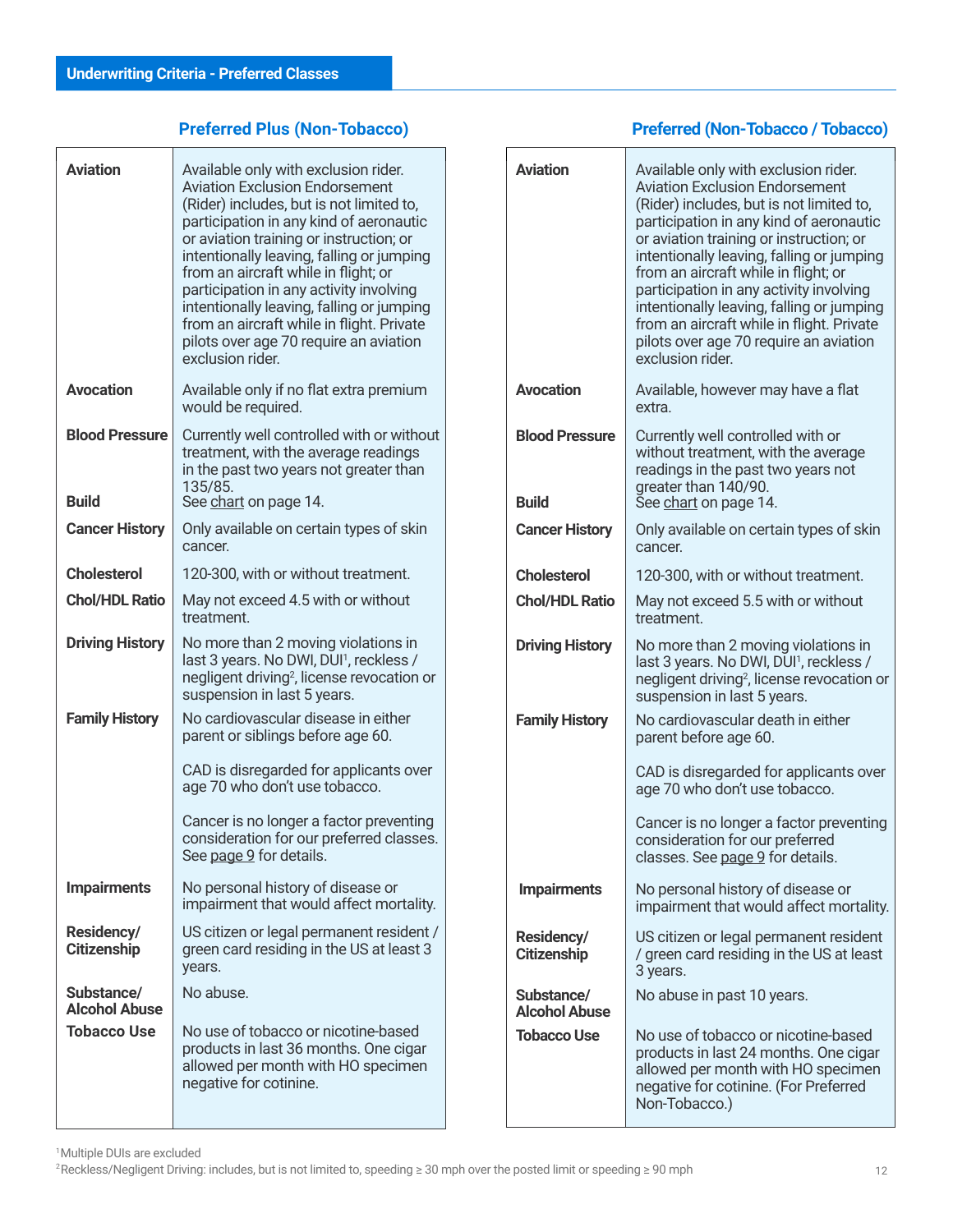## **Standard Plus (Non-Tobacco)**

<span id="page-12-0"></span>

| <b>Aviation</b>                    | Available, however may have flat extra<br>or exclusion rider. Private pilots over<br>age 70 require an aviation exclusion<br>rider.                                                     |  |
|------------------------------------|-----------------------------------------------------------------------------------------------------------------------------------------------------------------------------------------|--|
| <b>Avocation</b>                   | Available, however may have a flat<br>extra.                                                                                                                                            |  |
| <b>Blood Pressure</b>              | Currently well controlled with or without<br>treatment, with the average readings<br>in the past two years not greater than<br>145/90.                                                  |  |
| <b>Build</b>                       | See chart on page 14.                                                                                                                                                                   |  |
| <b>Cancer History</b>              | Available depending on type and date<br>of onset of cancer.                                                                                                                             |  |
| <b>Cholesterol</b>                 | 120-300, with or without treatment.                                                                                                                                                     |  |
| <b>Chol/HDL Ratio</b>              | May not exceed 6.5 with or without<br>treatment.                                                                                                                                        |  |
| <b>Driving History</b>             | No more than 3 moving violations in<br>last 3 years. No DWI, DUI <sup>1</sup> , reckless /<br>negligent driving <sup>2</sup> , license revocation or<br>suspension in the last 3 years. |  |
| <b>Family History</b>              | No cardiovascular death of more than<br>one parent before age 60.                                                                                                                       |  |
|                                    | CAD is disregarded for applicants over<br>age 70 who don't use tobacco.                                                                                                                 |  |
| <b>Impairments</b>                 | Can have personal history of certain<br>diseases or impairments.                                                                                                                        |  |
| Residency/<br>Citizenship          | US citizen or legal permanent resident /<br>green card residing in the US at least 2<br>years.                                                                                          |  |
| Substance/<br><b>Alcohol Abuse</b> | No abuse in past 7 years.                                                                                                                                                               |  |
| <b>Tobacco Use</b>                 | No use of tobacco or nicotine-based<br>products in last 12 months. One cigar<br>allowed per month with HO specimen<br>negative for cotinine.                                            |  |

## **Standard (Non-Tobacco / Tobacco)**

| <b>Aviation</b>                    | Available, however may have flat extra<br>or exclusion rider. Private pilots over<br>age 70 require an aviation exclusion<br>rider.                                                     |
|------------------------------------|-----------------------------------------------------------------------------------------------------------------------------------------------------------------------------------------|
| <b>Avocation</b>                   | Available, however may have a flat<br>extra.                                                                                                                                            |
| <b>Blood Pressure</b>              | Currently well controlled with or without<br>treatment, with the average readings<br>in the past two years not greater than<br>156/94                                                   |
| <b>Build</b>                       | See chart on page 14.                                                                                                                                                                   |
| <b>Cancer History</b>              | Available depending on type and date<br>of onset of cancer.                                                                                                                             |
| <b>Cholesterol</b>                 | 120-300, with or without treatment.                                                                                                                                                     |
| <b>Chol/HDL Ratio</b>              | May not exceed 8.0 with or without<br>treatment                                                                                                                                         |
| <b>Driving History</b>             | No more than 4 moving violations in<br>last 3 years. No DWI, DUI <sup>1</sup> , reckless /<br>negligent driving <sup>2</sup> , license revocation or<br>suspension in the last 2 years. |
| <b>Family History</b>              | No cardiovascular death of more than<br>one parent before age 60.                                                                                                                       |
|                                    | CAD is disregarded for applicants over<br>age 70 who don't use tobacco.                                                                                                                 |
| <b>Impairments</b>                 | Can have personal history of certain<br>diseases or impairments.                                                                                                                        |
| Residency/<br><b>Citizenship</b>   | US citizen or legal permanent resident /<br>green card residing in the US at least 2<br>years.                                                                                          |
| Substance/<br><b>Alcohol Abuse</b> | No abuse in past 7 years.                                                                                                                                                               |
| <b>Tobacco Use</b>                 | No use of tobacco or nicotine-based<br>products in last 12 months. One cigar<br>allowed per month with HO specimen<br>negative for cotinine (for Standard<br>Non-Tobacco.)              |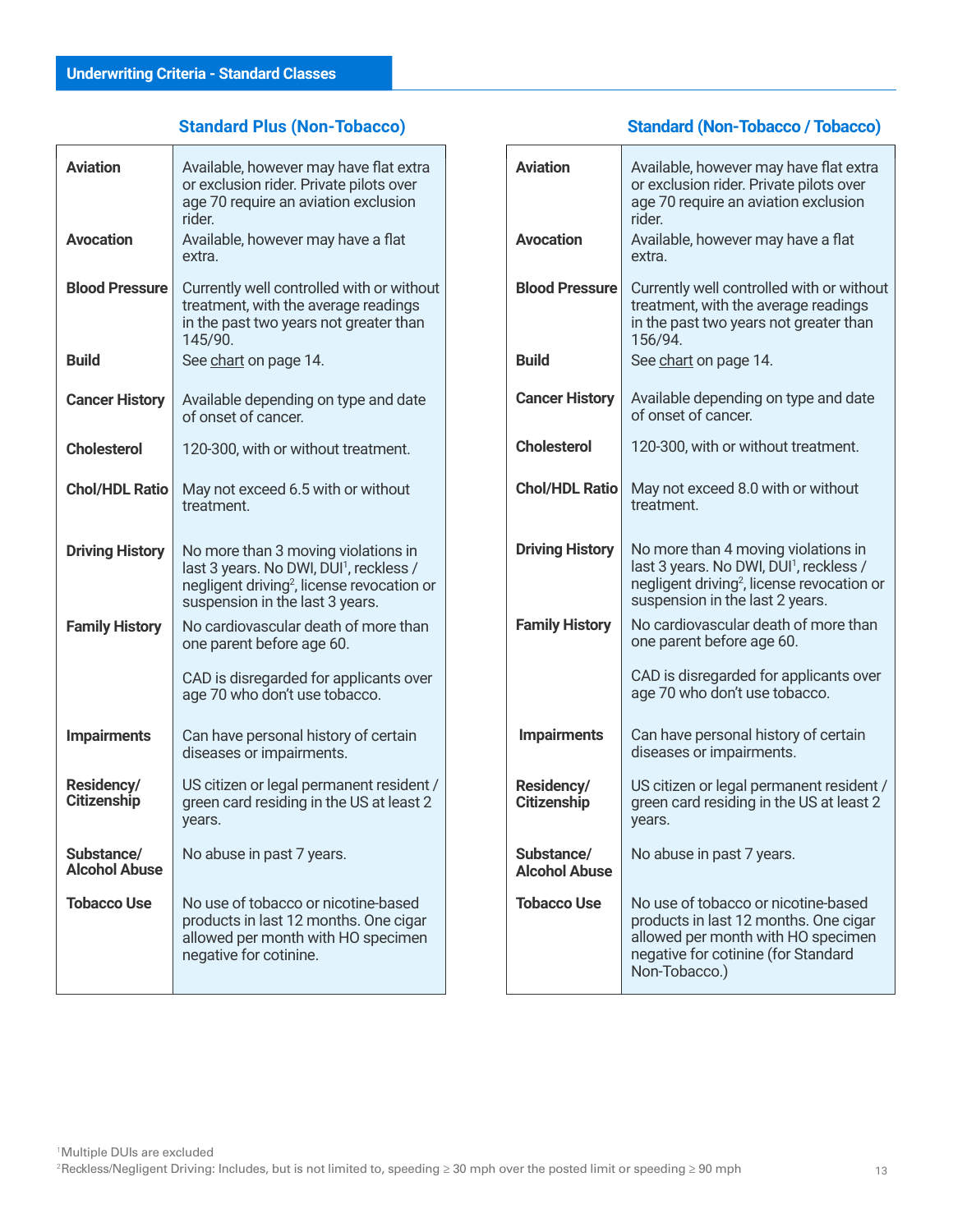## <span id="page-13-0"></span>**Preferred Plus, Preferred, Standard Plus and Standard classes**

For all underwriting classes, half-inch measurements are rounded up to the next inch.

Applicants with weights below the minimum weight requirement will be evaluated by the underwriter on an individual-consideration basis.

We may underwrite applicants who do not fall within the specified height chart on an individual basis. See the **Substandard Build Chart** for expanded weights.

|               | <b>Maximum Weight In Pounds</b>        |                                                     |                                        |                                                                  |                                        |
|---------------|----------------------------------------|-----------------------------------------------------|----------------------------------------|------------------------------------------------------------------|----------------------------------------|
| <b>Height</b> | <b>Preferred Plus</b>                  | <b>Preferred</b>                                    | <b>Standard Plus</b>                   | <b>Standard</b>                                                  | <b>Standard</b>                        |
|               |                                        | May be eligible for 1" height adjustment or credits |                                        | Is not eligible for 1"<br>height adjustment or<br><b>credits</b> |                                        |
| 4'10"         | 134<br>89<br>$\blacksquare$            | 135<br>$-144$                                       | 145<br>$-155$                          | 156<br>181<br>$\overline{\phantom{a}}$                           | 182<br>196<br>$\blacksquare$           |
| 4'11"         | 92<br>139<br>÷                         | 140<br>149<br>$\overline{\phantom{a}}$              | 150<br>160<br>$\overline{\phantom{a}}$ | 161<br>188<br>$\qquad \qquad -$                                  | 189<br>203<br>$\overline{\phantom{a}}$ |
| 5'0''         | 95<br>144<br>$\overline{\phantom{a}}$  | 145<br>154<br>$\sim$                                | 155<br>166<br>$\overline{\phantom{a}}$ | 194<br>167<br>$\blacksquare$                                     | 195<br>209<br>$\Box$                   |
| 5'1''         | 98<br>149<br>$\overline{a}$            | 150<br>$-159$                                       | $-171$<br>160                          | 172<br>201<br>$\overline{\phantom{a}}$                           | 216<br>202<br>$\overline{\phantom{a}}$ |
| 5'2"          | 101<br>153<br>$\overline{\phantom{a}}$ | 154<br>$-164$                                       | 165<br>177<br>$\overline{\phantom{a}}$ | 207<br>178<br>$\overline{\phantom{a}}$                           | 224<br>208<br>$\overline{\phantom{a}}$ |
| 5'3''         | 104<br>158<br>$\overline{\phantom{a}}$ | 159<br>$-170$                                       | 171<br>$-183$                          | 184<br>214<br>$\blacksquare$                                     | 215<br>231<br>$\overline{\phantom{a}}$ |
| 5'4''         | 108<br>164<br>$\overline{\phantom{a}}$ | 165<br>175<br>$\Box$                                | 188<br>176<br>$\Box$                   | 189<br>221<br>$\blacksquare$                                     | 222<br>238<br>$\overline{\phantom{a}}$ |
| 5'5"          | 111<br>169<br>$\overline{\phantom{a}}$ | 170<br>$-181$                                       | $-194$<br>182                          | 195<br>228<br>$\blacksquare$                                     | 246<br>229<br>$\overline{\phantom{a}}$ |
| 5'6''         | 115<br>$\overline{\phantom{a}}$<br>174 | 175<br>186<br>$\blacksquare$                        | 187<br>200<br>$\overline{\phantom{a}}$ | 201<br>235<br>$\blacksquare$                                     | 253<br>236<br>$\overline{\phantom{a}}$ |
| 5'7''         | 118<br>179<br>$\overline{\phantom{a}}$ | 180<br>$-192$                                       | $-207$<br>193                          | 208<br>242<br>$\blacksquare$                                     | 243<br>261<br>$\overline{\phantom{a}}$ |
| 5'8''         | 122<br>185<br>$\overline{\phantom{a}}$ | 186<br>198<br>$\overline{\phantom{a}}$              | 199<br>213<br>$\overline{\phantom{a}}$ | 214<br>249<br>$\overline{\phantom{0}}$                           | 250<br>269<br>$\overline{\phantom{a}}$ |
| 5'9''         | 125<br>190<br>$\overline{\phantom{a}}$ | 191<br>204<br>$\overline{\phantom{a}}$              | 219<br>205<br>$\overline{\phantom{a}}$ | 257<br>220<br>$\overline{\phantom{a}}$                           | 258<br>277<br>$\overline{\phantom{a}}$ |
| 5'10''        | 129<br>196<br>$\overline{\phantom{a}}$ | 210<br>197<br>$\equiv$                              | 225<br>211<br>$\sim$                   | 226<br>264<br>$\blacksquare$                                     | 285<br>265<br>$\overline{\phantom{a}}$ |
| 5'11"         | 133<br>$\overline{\phantom{a}}$<br>201 | $-216$<br>202                                       | $-232$<br>217                          | 272<br>233<br>$\overline{\phantom{m}}$                           | 273<br>293<br>$\overline{\phantom{a}}$ |
| 6'0''         | 136<br>207<br>$\overline{\phantom{a}}$ | 208<br>222<br>$\sim$                                | 223<br>239<br>$\overline{\phantom{a}}$ | 240<br>279<br>$\blacksquare$                                     | 280<br>302<br>$\overline{\phantom{a}}$ |
| 6'1"          | 140<br>213<br>$\overline{\phantom{a}}$ | 214<br>$-228$                                       | 229<br>$-245$                          | 246<br>287<br>$\overline{\phantom{a}}$                           | 288<br>310<br>$\overline{\phantom{a}}$ |
| 6'2"          | 144<br>219<br>$\overline{\phantom{a}}$ | 234<br>220<br>$\overline{\phantom{a}}$              | 252<br>235<br>$\blacksquare$           | 295<br>253<br>$\blacksquare$                                     | 296<br>319<br>$\overline{\phantom{a}}$ |
| 6'3''         | 148<br>225<br>$\overline{\phantom{a}}$ | 226<br>$-241$                                       | 259<br>242<br>$\blacksquare$           | 303<br>260<br>$\qquad \qquad -$                                  | 327<br>304<br>$\overline{\phantom{a}}$ |
| 6'4''         | 152<br>231<br>$\overline{\phantom{a}}$ | 232<br>247<br>$\Box$                                | 248<br>266<br>$\Box$                   | 311<br>267<br>$\overline{\phantom{a}}$                           | 312<br>336<br>$\Box$                   |
| 6'5"          | 156<br>237<br>$\overline{\phantom{a}}$ | $-254$<br>238                                       | $-273$<br>255                          | 320<br>274<br>$\blacksquare$                                     | 345<br>321<br>$\blacksquare$           |
| 6'6''         | 160<br>243<br>$\overline{\phantom{a}}$ | 260<br>244<br>$\overline{\phantom{a}}$              | 261<br>280<br>$\overline{\phantom{a}}$ | 328<br>281<br>$\frac{1}{2}$                                      | 329<br>354<br>$\blacksquare$           |
| 6'7''         | 164<br>249<br>$\overline{\phantom{a}}$ | 250<br>267<br>$\overline{\phantom{a}}$              | 268<br>287<br>$\overline{\phantom{a}}$ | 288<br>336<br>$\qquad \qquad -$                                  | 337<br>363<br>$\overline{\phantom{a}}$ |
| 6'8''         | 168<br>256<br>$\overline{\phantom{a}}$ | 257<br>274<br>$\overline{\phantom{a}}$              | $-295$<br>275                          | 296<br>345<br>$\blacksquare$                                     | 346<br>372<br>$\overline{\phantom{a}}$ |
| 6'9''         | 262<br>173<br>$\overline{\phantom{a}}$ | $-281$<br>263                                       | $-302$<br>282                          | 354<br>303<br>$\overline{\phantom{a}}$                           | 355<br>382<br>$\overline{\phantom{a}}$ |
| 6'10"         | 177<br>268<br>$\overline{\phantom{a}}$ | 269<br>288<br>$\blacksquare$                        | 289<br>309<br>$\blacksquare$           | 310<br>363<br>$\blacksquare$                                     | 364<br>391<br>$\overline{\phantom{a}}$ |
| 6'11"         | 181<br>275<br>$\overline{\phantom{m}}$ | 276<br>295<br>$\overline{\phantom{a}}$              | 296<br>$-317$                          | 318<br>371<br>$\overline{\phantom{a}}$                           | 372<br>401<br>$\blacksquare$           |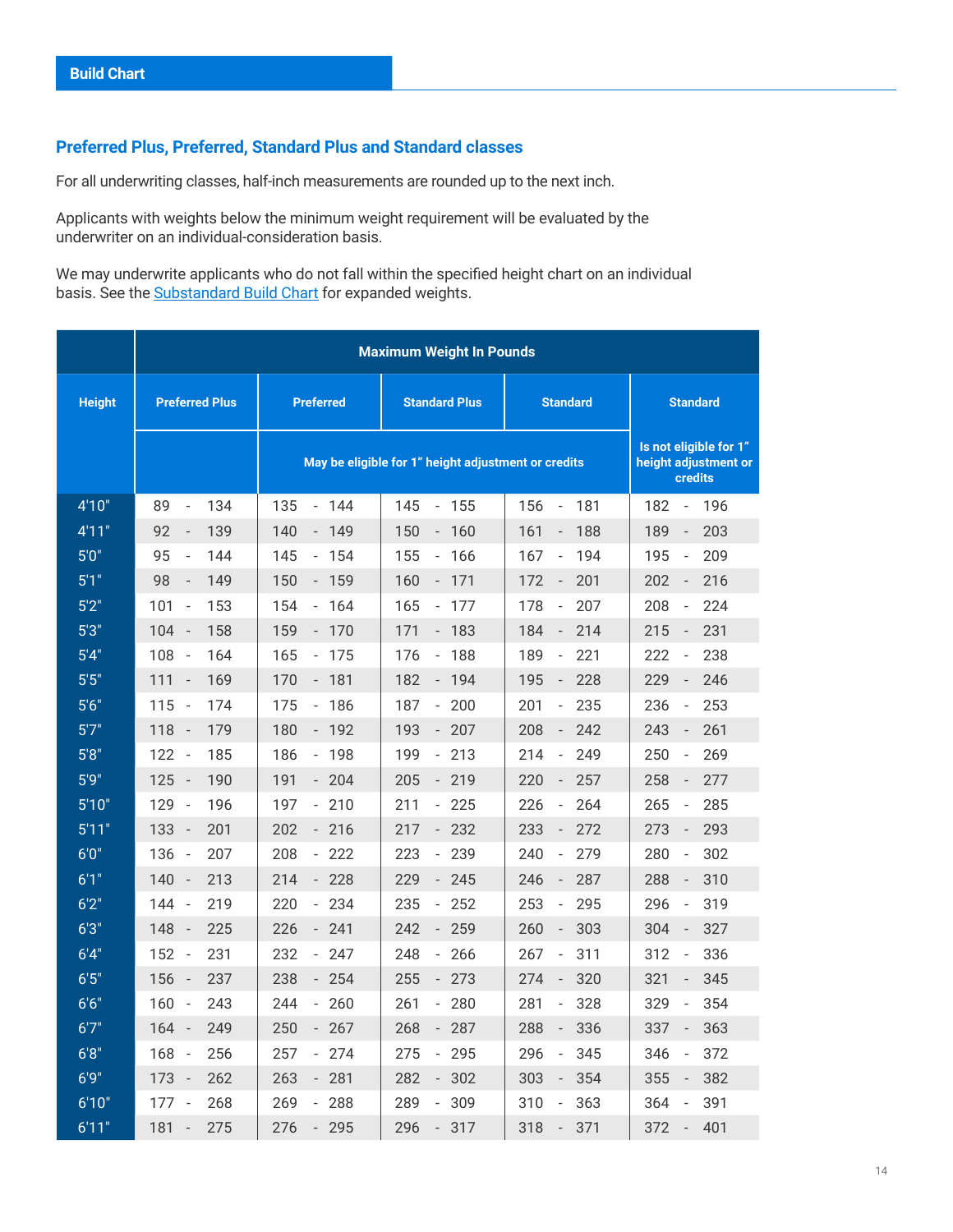#### <span id="page-14-0"></span>**Improve one rate class with credits**

We can improve an underwriting decision by one class for qualified applicants in the Standard eligible or better categories.

If one adverse finding was for build, blood pressure, family history or cholesterol / HDL ratio, our underwriters will automatically check to see if the respective credit criteria can be satisfied and improve the rate class.

Availability:

- all ages
- all face amounts
- all riders
- non-tobacco and tobacco users

For APPcelerate automated underwriting, only the one inch credit for build is available.

## Qualifying for an Improved Class

#### **Build**

Add one inch to the proposed insured's measured height when referring to published build charts. The client may move up one class!



## **No improvement? Try adverse findings...**

#### **Adverse findings**

- Family History
- Blood Pressure
- Cholesterol / HDL Ratio



 $\bigodot$ 

If the applicant's rate class was due to an adverse finding in any of these categories, try credit criteria.

#### **Credit criteria**

If the applicant meets any three of the seven credit criteria, he or she may move up one underwriting class!

#### **Applicants who may qualify for credits**

#### **Non-Tobacco Examples**

An applicant meets all criteria for Preferred Plus, except for a build of 5 foot 9 inches and 195 pounds, which falls into the Preferred range. By adding one inch, the build becomes 5 foot 10 inches, 195 pounds, which qualifies for Preferred Plus.

An applicant who is Standard Plus due to family history of cardiovascular death of a parent before age 60 and Preferred for everything else, may qualify for Preferred using the credit criteria.

An applicant who is Preferred for blood pressure and Preferred Plus for everything else can qualify for Preferred Plus using the credit criteria.

#### **Tobacco examples**

A tobacco user who is Standard Tobacco due to blood pressure readings in the Standard Plus range and Preferred for everything else, can qualify for Preferred Tobacco if the credit criteria is met.

A tobacco user who is Standard Tobacco due to family history of cardiovascular death of a parent before age 60 and Preferred for everything else, can qualify for Preferred Tobacco if the credit criteria is met.

- 1. No tobacco use in the past 10 years. This criteria is met if the applicant occasionally smokes cigars (no more than 12 per year) and has a current urine specimen showing negative for nicotine. (Not available as a credit for tobacco users)
- 2. Cholesterol/HDL ratio of ≤4.5
- 3. NT Pro BnP under 100 (for ages 60 and up)
- 4. Evidence of a normal cardiac test within the past 2 years yielding superior positive predictive value such as a negative exercise stress test (at least 10 METS), nuclear / perfusion stress test, stress echocardiogram, cardiac angiogram, CT angiogram or EBCT score of 0
- 5. Both parents surviving to at least age 75 and no sibling with onset of cancer or cardiovascular disease before age 60
- 6. Lifestyle: One of the following must be met: regular annual checkups, regular participation in exercise / wellness programs, routine age or gender related preventative / baseline studies (pap smear, mammography, prostate exams, colonoscopy, etc.) or any other endeavor that adds positive protective value as evidenced in routine medical records
- 7. GGT below 30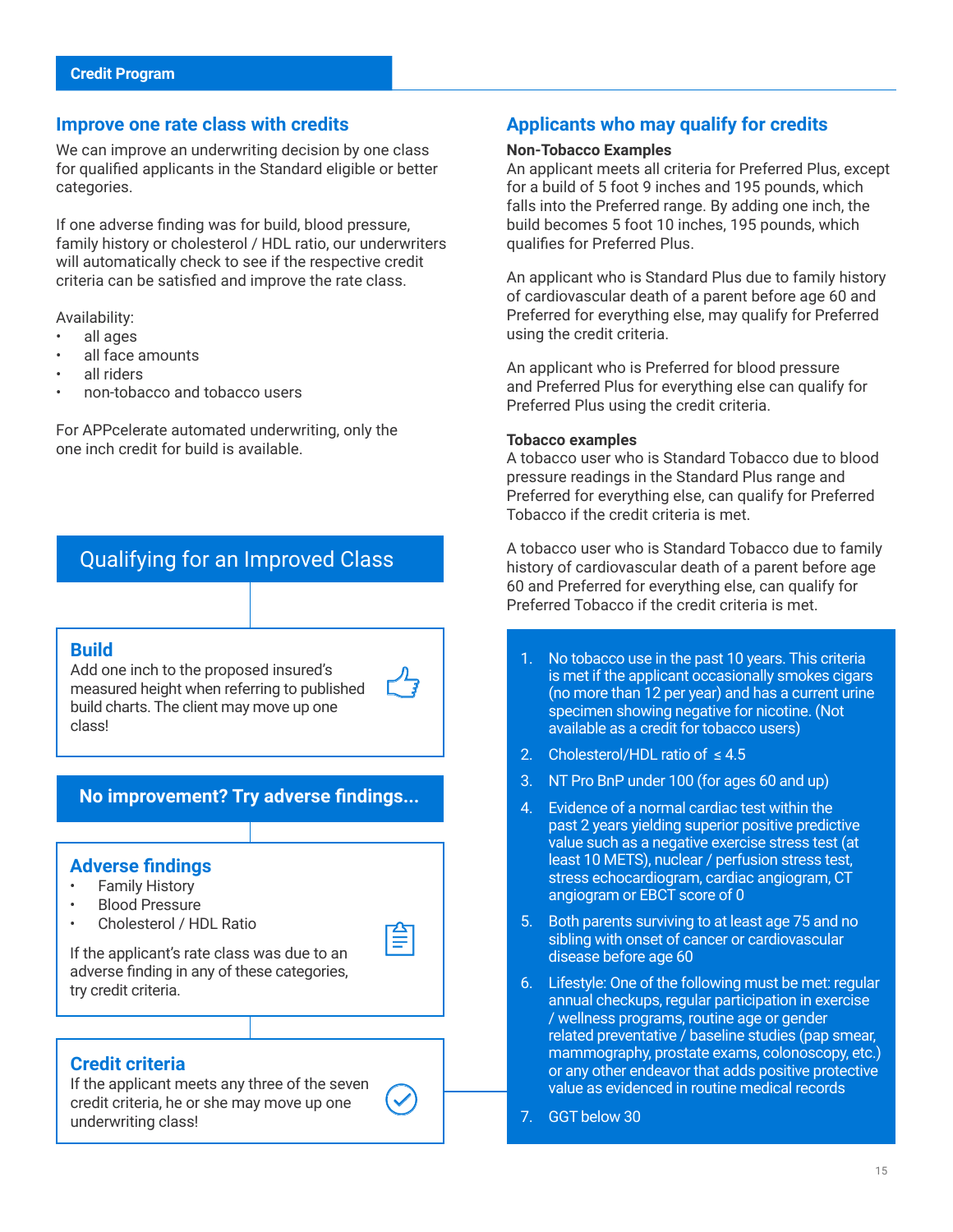<span id="page-15-0"></span>

| <b>Retention</b> |                                         |                    |                    |
|------------------|-----------------------------------------|--------------------|--------------------|
| <b>Ages</b>      | <b>Preferred</b><br><b>Plus Table 4</b> | <b>Table 5 - 8</b> | <b>Table 9 -12</b> |
| $20 - 75$        | \$2 million                             | \$500,000          | \$500,000          |
| 76-85            | \$500,000                               | \$500,000          | \$500,000          |
|                  |                                         |                    |                    |

**Automatic Binding Limits**

| <b>Ages</b> | <b>Preferred Plus</b><br><b>Table 4</b> | <b>Table 5 - 8</b> | <b>Table 9 -12</b> |
|-------------|-----------------------------------------|--------------------|--------------------|
| $20 - 75$   | \$20 million                            | \$5 million        | \$5 million        |
| 76-80       | \$4 million                             | \$2 million        | \$1 million        |
| 81-85       | \$2 million                             | None               | None               |

Significant additional capacity is available through facultative reinsurance for cases exceeding our Automatic Binding Authority.

#### **Jumbo Limits**

Cases in excess of our jumbo limits require facultative approval by our reinsurers. Case size is determined by total in force plus total amount currently applied for with all companies, including amounts to be replaced.

| <b>Ages</b>                         | <b>Amounts</b> |  |  |
|-------------------------------------|----------------|--|--|
| 20-75                               | \$65 million   |  |  |
| 76-85                               | \$30 million   |  |  |
| <b>Foreign National Jumbo Limit</b> |                |  |  |
| $20 - 70$                           | \$35 million   |  |  |

#### **Large Cases**

All applications greater than \$5 million face amount get all the special attention we know they require.

Our underwriting professionals have the expertise necessary to drive these critically important cases through to policy issue.

Our dedicated large case underwriters consult with professionals throughout our organization to ensure the optimal decision is reached.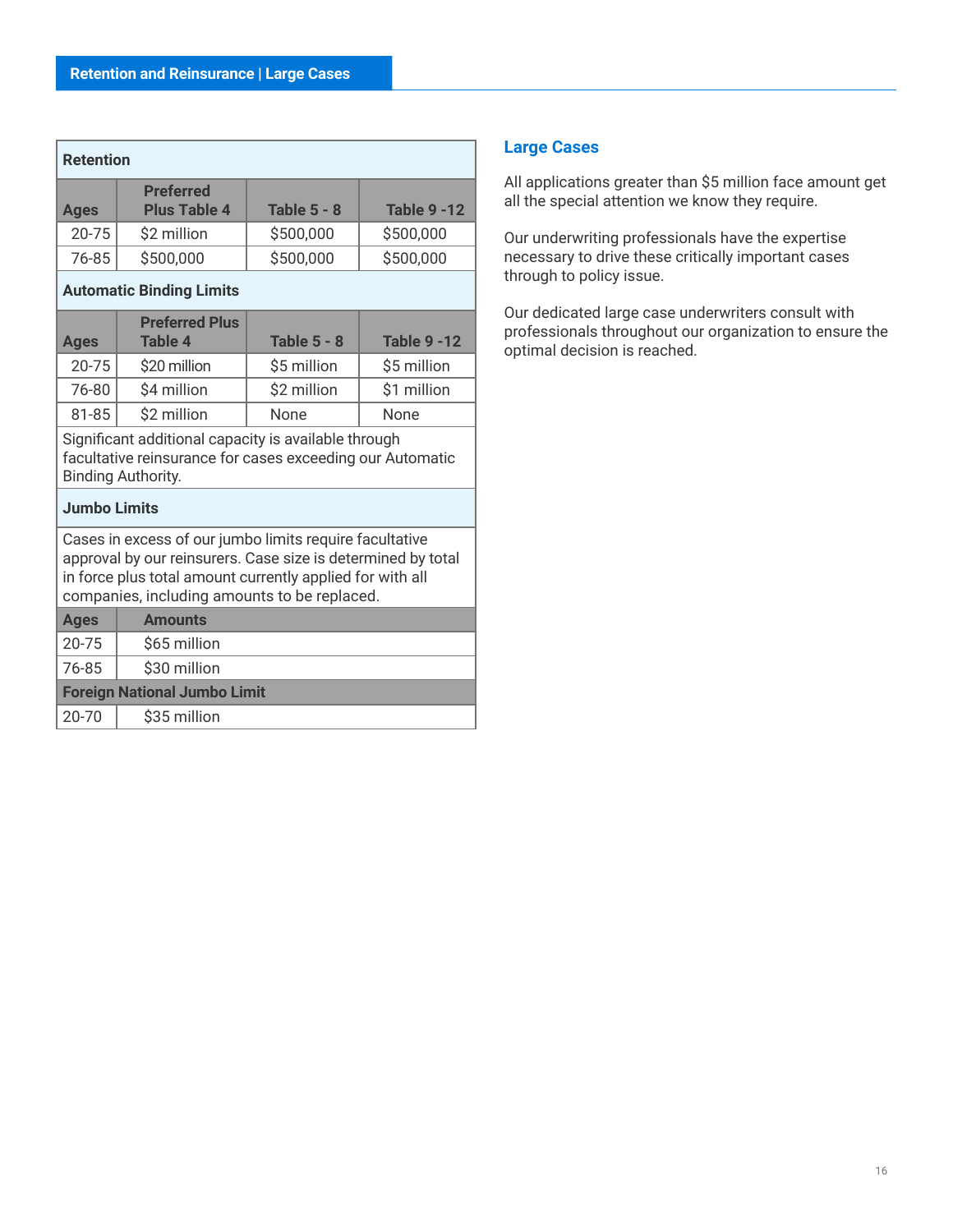## <span id="page-16-0"></span>**Temporary Insurance Application / Agreement (TIAA)**

Our agreement provides a limited amount of life insurance coverage, for a limited amount of time and is subject to specific terms, conditions and other limitations.

Temporary insurance cannot begin and no payment should be taken, if any question on the TIAA is answered "Yes" or left blank.

Maximum face amount for temporary insurance is \$1,000,000 for all pending applications. Maximum issue age is 70.

If, based on the terms of the TIAA, payment is made and accepted with the application, please be sure to:

- read and answer all questions accurately
- fully explain the terms of the agreement to the proposed insured and owner
- fully complete the TIAA
- secure proposed insured and owner signatures and date TIAA
- provide proposed insured and owner with a copy
- submit the TIAA along with the application and payment

Policies covered under the TIAA will receive a policy date equal to the issue date, unless an older date is requested.

Note: Underwriting can return the payment and remove temporary insurance at any time within the underwriting process. (Kansas exception: temporary coverage is limited to \$25k and will not be removed until a final decision has been made by underwriting.)

## **Good Health Statement**

#### **A Good Health Statement (GHS) is required when:**

- Proposed insured is over age 70
- Application is approved on a substandard / rated basis
- Medical evidence is over 60 days
- Underwriter approves a delivery extension
- Underwriter approves a reissue
- Application previously closed, withdrawn or incomplete is reopened and approved
- Post-issue change request is to increase amount, policy duration, death benefit or an increase in our liability

If any change in the insured's health has occurred or if the insured has seen or consulted with a member of the medical profession, do not deliver the policy or collect any premium even if a premium was collected with the TIAA.

Our Substandard premium calculations are based on Standard Plus rates, giving us a leg up on the competition!

**With the exception of cancer cases requiring a flat extra without a table rating, all non-tobacco substandard premiums are based off of Standard Plus rates – not Standard.**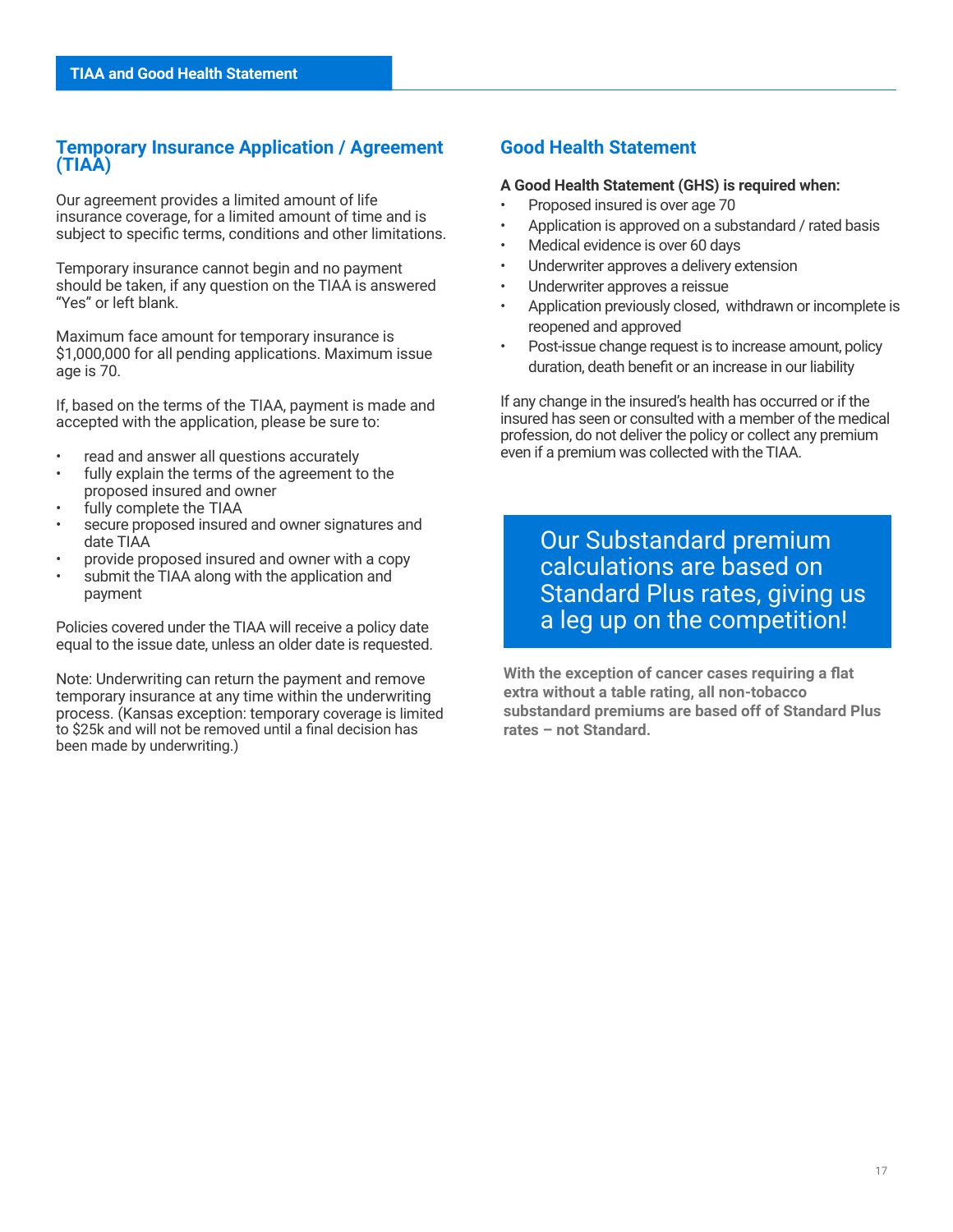## <span id="page-17-0"></span>**Financial Underwriting Focus**

Our financial underwriting philosophy is to provide you with the guidance and collaboration you require to meet the needs of your client. Financial underwriting is an integral part of every application for insurance. Throughout the underwriting process, we consider all financial aspects of the risk presented.

Our focus is protecting your client's wealth, not creating it, while mitigating the mortality risk associated with overinsurance. Critical to the efficient processing of the application is providing answers to the following questions:

- Is there an insurable interest?
- Is there a definable economic loss?
- Is there a valid need and purpose for insurance?
- What's the total anticipated amount of life coverage intended with all carriers excluding the amount which is being replaced?
- Are there applications pending with other carriers?
- Is the product applied for appropriate in meeting the needs of your client?
- Does the amount of insurance applied for correlate with the amount of financial loss?
- Does the owner, beneficiary and/or premium payor have an interest in the continued life of the proposed insured?

Providing these answers and other salient points of information go a long way in setting the financial tone and tenor of the case. Financial underwriting guidelines and formulas provided in this brochure are intended to facilitate the underwriting process. The formulas represent only some of the factors considered in our rendering of any final decision. The guidelines are not intended to be a set of hard and fast rules. Flexibility is often determined by the high quality and completeness of the application, consistency of the information provided and a well written cover letter. Inconsistencies can result in adverse underwriting actions - including declination of coverage.

## **Facilitating the Underwriting Process**

Our financial underwriting requires inclusion of the total gross income (as reported to the IRS) and net worth for all applications. In addition, Section J of the application requires more detailed financial information for amounts more than \$1 million or if the proposed insured is older than age 65. All business cases require completion of Section K of the application, when the amount is more than \$1 million. Amounts under \$1 million will require similar details, such as percentage of ownership and if others in the business are insured for like amount. These details can be provided in the cover letter or on the application, under additional remarks.

Depending upon the type of coverage applied for, please provide <u>one</u> of the following types of Independent Third-Party Verification when the face amount exceeds \$5 million:

- Attorney letter (letterhead and signature)
- CPA letter (letterhead and signature)
- Audited CPA statements including all notes
- Broker dealer statements
- Tax returns (incl. those verified by 4506TEZ Form)
- Tax assessment or appraisal
- W-2 Forms
- Charitable giving statements

Over \$1 million, ages 61 and up: an interview with the proposed insured in person or by phone is usually part of the investigation. Reports are completed by **First Financial Underwriting Services**.

A Business Beneficiary Report (BBR) is required for amounts over \$3 million for business cases.

NOTE: We will not accept any applications involving Welfare / Public Assistance, Estate / Legacy Creation, Reverse Mortgages, any surrender of a Qualified Annuity to fund life insurance for older age applicants, Rebating, Churning, Venture Capital, Non-Recourse Premium Financing, Investor-Owned or Stranger-Owned Life Insurance or other similar programs or efforts to bridge the financial gap (or coverage previously settled). We will not accept any earned income or net worth from any source outside of the US.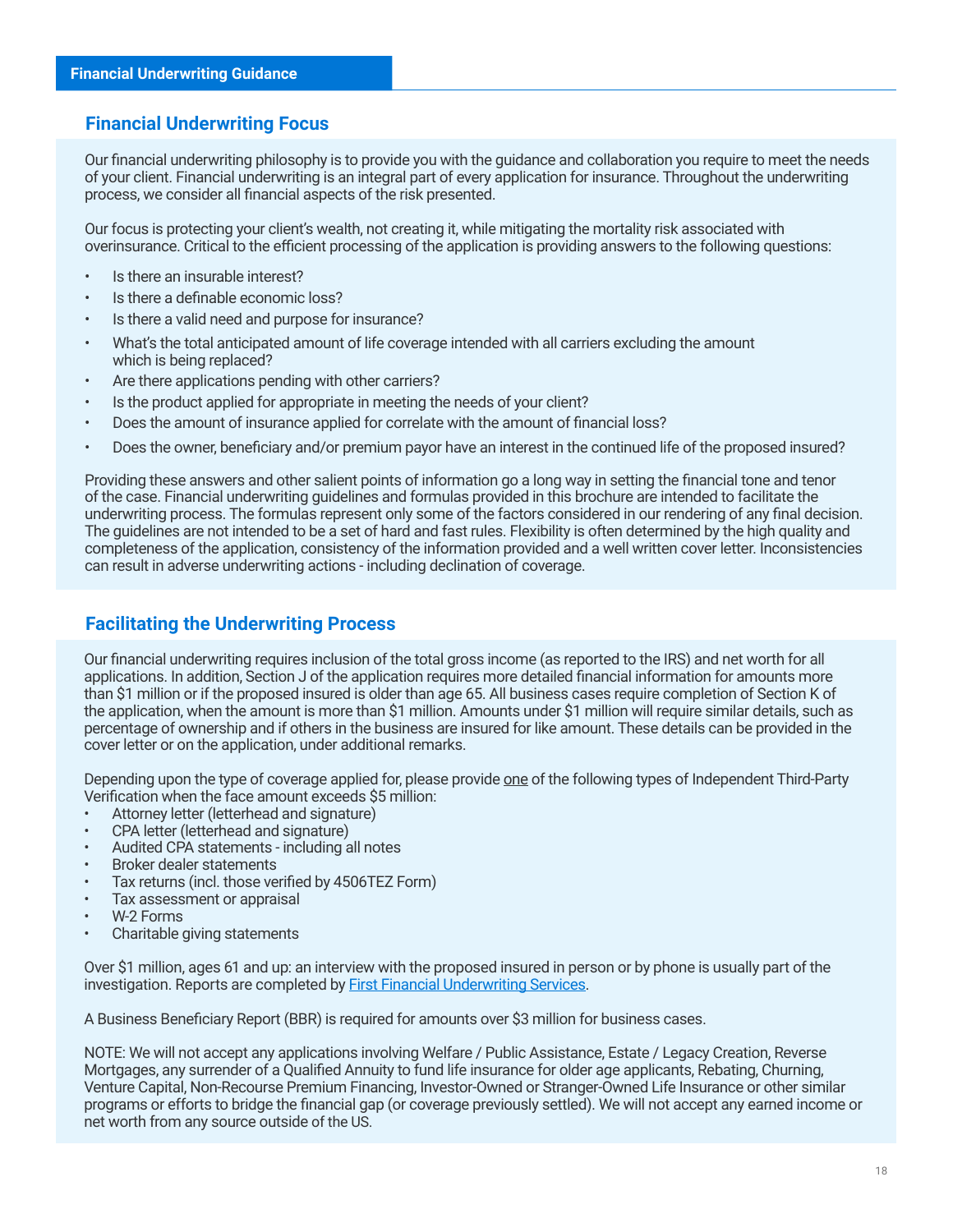## <span id="page-18-0"></span>**Personal Insurance Earned Income Multipliers and Factors**

Income Continuation and Protection is considered income that will cease upon the death of the insured. Coverage amounts applied for will typically be considered based on the following:

- age, marital status, number of dependents, income level and potential for future wage increases/decreases.
- personal Insurance Earned Income Mutipliers are considerd in conjunction with the amount of insurance applied for, in force (including that which is intended to be replaced) and currently applied for/pending with other carriers.
- premium to income ratio for those age 64 and younger up to 20 percent and those age 65 or older up to 15 percent.
- household earned income will be considered for dependent spouse coverage. Household earned income is defined as the combined income of the proposed insured and their spouse or life partner.
- our general approach is to consider personal and/or household earned income levels of at least \$20,000. Household income levels between \$20,000 and \$25,000 will not follow the multiple chart and will be limited to \$100,000 as a maximum total line with all carriers.
- earned income is defined as income earned in the US. We will not accept any earned income or net worth from any source outside of the US.

#### **Personal Insurance Earned Income Factors:**

| Age       | <b>Multiply Earned Income by</b> |
|-----------|----------------------------------|
| Under 30  | 40x                              |
| 30-39     | 30x                              |
| $40 - 49$ | 20x                              |
| 50-59     | 15x                              |
| 60-64     | 10x                              |
| 65-70     | 5x                               |

NOTE: The above are maximum income factors of which the underwriter may modify on a case-by-case basis, if the individual circumstances warrant such a change. For applicants age 71 or older who are still employed, we'll individually consider income replacement using small multipliers.

## **Personal Insurance Concepts Considered on an Individual Case Basis**

**Adult Child as Owner/Bene/Payor for Parent:** Limited consideration, only in situations where the parent's business is being transferred to the adult child. No personal coverage available. No consideration otherwise.

**Charitable Beneficiary Coverage:** Determined by multiplying the annual donation by the age specific earned income multiplier, or by multiplying the annual donation by the number of years pledged. Required information:

- contribution record (past history of giving to the institution)
- other insurance needs must be met

**Dependent Spouses:** A dependent or non-wage earning spouse is eligible for coverage generally up to amount of personal insurance inforce (including group insurance) of the working spouse. Coverage amounts are considered on an individual basis and the following factors are considered when determining appropriate face amounts:

- wage earner's income and insurance in force (including group insurance)
- age and number of dependents
- special needs or disabilities of dependents
- proposed insured's prior work history and education

**Disability or Retirement Income:** Individual consideration. Required information:

- source of income
- amount of payment that continues to survivors after death
- total net worth and listing of non-liquid assets (real estate, business)
- spouse income and insurance coverage in force

**Inheritance:** We will not project personal life insurance needs on the basis of future inheritance unless the distribution is very near term.

**Insurance on the Elderly:** Adult Child as Owner / Beneficiary / Payor is usually a decline. Limited individual consideration with full details and financial justification. Other or Third Party as Owner / Beneficiary / Payor is a decline.

**Estate Liquidity:** For large estates using conservation/liquidity as the basis for insurance, interest rates range from 5% to 10% and the duration of growth spans 7 to 20 years, depending on the applicant's age, to calculate future value. The exclusion amount is removed and a 40% tax rate is used. For estates under the exclusion amount of \$5 million, this method would not be appropriate, and income replacement would be suggested as the methodology to consider. Required information:

- third-party verified financial statements regarding all assets by CPA or tax attorney
- income statement
- balance sheet and/or cash flow statements from CPA or tax attorney, with special attention to assets and liabilities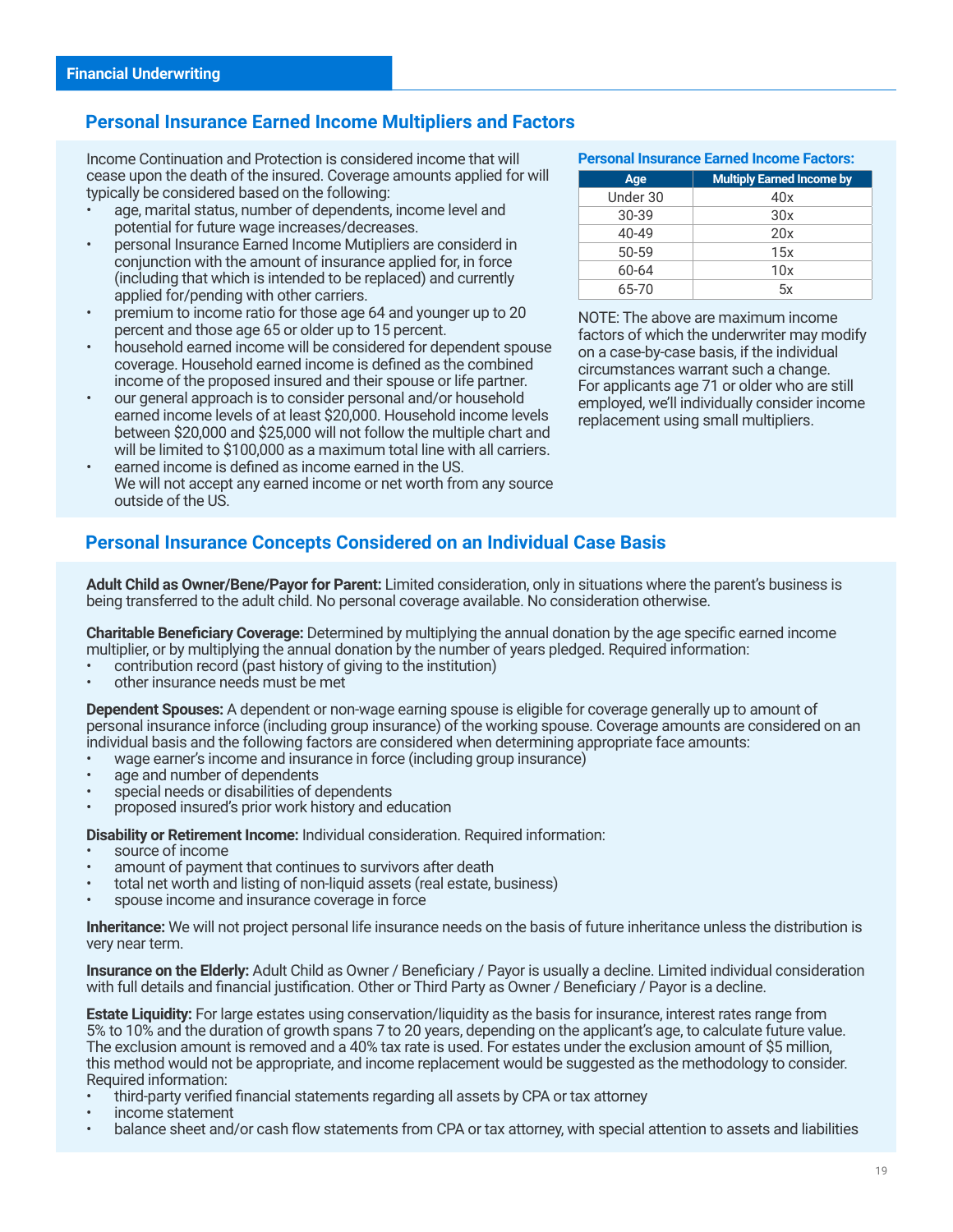#### <span id="page-19-0"></span>**Personal insurance concepts considered on an individual case basis - continued**

Students: We will allow \$100,000 on students, where parents are the owner, beneficiary and payor. Possible consideration for higher amounts with financial justification.

- Details of parents' insurance coverage
- Course of study, graduation details and remaining years to graduation
- Student loan debt details (amount and who is responsible for repayment)

Law or Medical School Students, Medical Interns, Residents and / or Fellows: Individual Consideration. Coverage based upon financial justification and factors such as the medical school attending, year / field of medicine, type of residency program, the training hospital/clinic, and geographic location.

Trust Certificate: Must be submitted prior to underwriting approval whenever a trust is the Policy Owner or Primary Beneficiary if:

- The proposed insured is over age 65 or the face amount is over \$1,000,000
- The agent is the trustee. A detailed explanation of the agent's relationship to proposed insured and beneficiaries in the trust must also be provided. A copy of the complete, executed trust may also be required
- There are multiple or third-party trustees

#### **Business insurance**

#### **Business Valuation Methods**

Providing favorable corporate financial justification may allow consideration beyond these multiples.

#### **Typical business valuation multiples:**

- 1 times sales
- 10-15 times net earnings
- 4 to 5 times EBITDA

Any type of business coverage being considered must be limited to business interests in the US. Non-US business interests will not be considered for any business related coverage.

#### **Key Person Insurance Valuation Multipliers:**

| Ages $\leq 64$ : | Up to 10 times the applicant's annual<br>income (salary and bonus)                                         |
|------------------|------------------------------------------------------------------------------------------------------------|
| Ages 65 - 70:    | Up to 5 times the applicant's annual<br>income (salary and bonus)                                          |
| Ages $> 71$ :    | Individual consideration when facts and<br>financial data demonstrate a significant<br>loss to the company |

#### **Other business concepts**

**Buy / sell, partnership, stock redemption coverage:** Coverage is determined by the percentage of ownership held by the applicant multiplied by the market value of the company. Sections J and K of the application must be completed. In order to better understand the coverage, we may require additional business financial statements.

**Business loans:** We will consider coverage provided the term of the new loan is at least 10 years. We will generally consider up to 80% of the loan amount for uncollateralized loans and up to 100% of the loan if structured as a collateral assignment. Loan coverage on a sole proprietor is essentially the same as personal insurance for the same purpose. Required information:

- purpose, amount, date and loan duration
- the business should be the owner
- a collateral assignment will be required

Business-owned policies must also have a completed LR-63 Employer Owned Life Insurance Acknowledgment and Consent form signed both by the proposed insured and the employer.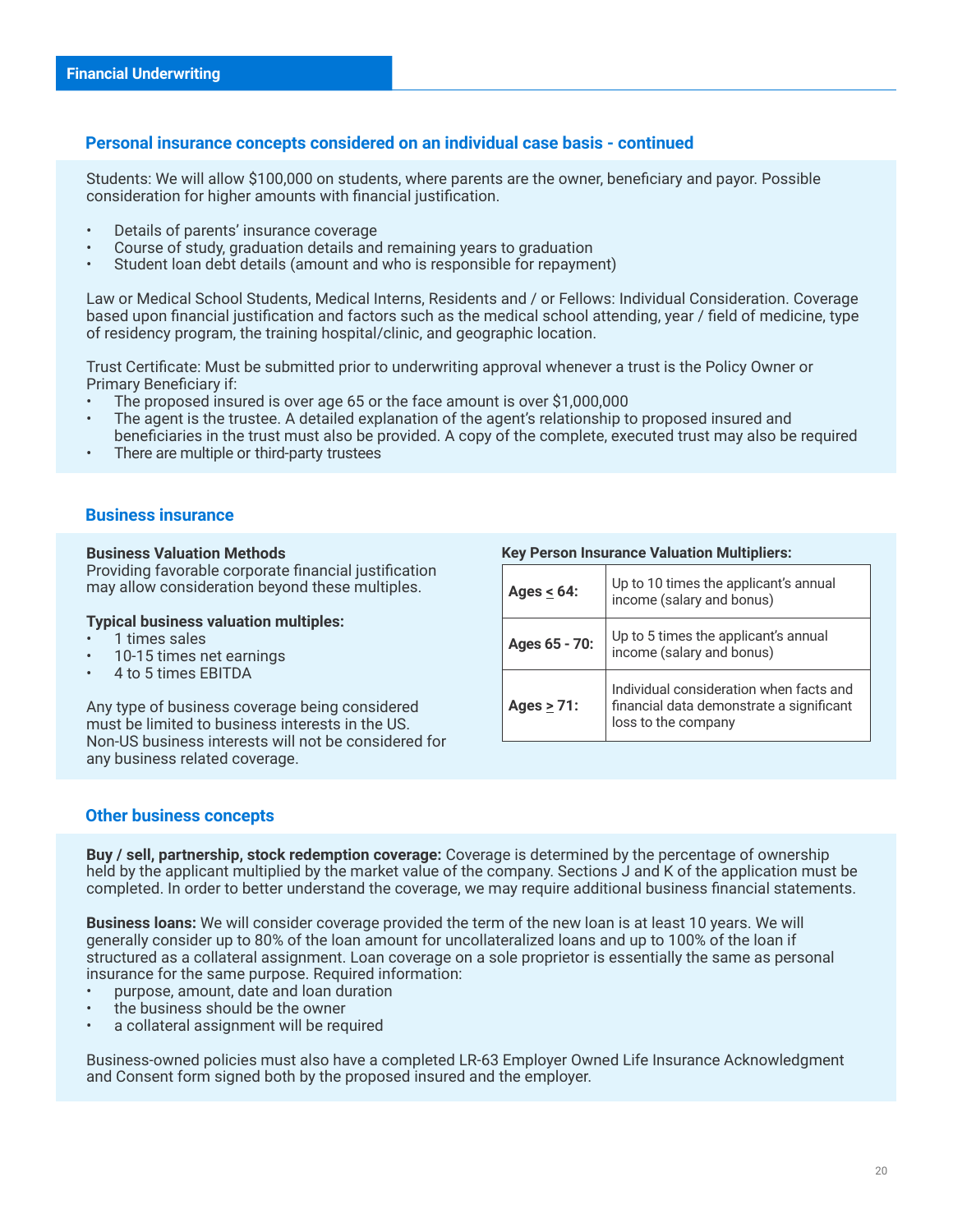#### <span id="page-20-0"></span>**Reinstatement Requests**

If a policy lapses due to non-payment you may contact our customer service department and proper forms will be sent to the insured for completion. We allow policies to be considered for up to 5 years from the lapse date and all back premiums must be paid to bring the policy up-to-date. Evidence of insurability is required and a new contestable period begins at 2 years from reinstatement.

In order for a policy to be reinstated, the insured must qualify for the same or better rate class/table rating as when issued.

Please note, the cost of underwriting requirements will be at the expense of the policy owner.

#### **Rate Reduction and Changes to Non-Tobacco Rates**

Requests for reconsideration of an original underwriting rate class, including a change to non-tobacco rates, can be facilitated with a quick call to our customer service department to begin the process.

The customer service representative will contact the underwriting department to review the request on a preliminary basis and determine what, if any, underwriting requirements will be necessary. If underwriting agrees that the change request can be considered, the service representative will provide the client with the proper change request form and advise him or her of the requirements necessary to proceed.

Please note the cost of underwriting requirements will be at the expense of the policy owner.

#### **Send Us A QuickQuote Request**

Please utilize our easy-to-use online QuickQuote tool [www.lgaquickquote.com](http://www.LGAquickquote.com). For your convenience you may also utilize this tool to send your QuickQuote to other insurance carriers as well. We will review your QuickQuote request and provide you with an accurate and timely quote. Our underwriters work closely with our medical directors to ensure delivery of competitive tentative quotes. Quotes will be processed within 24 hours.

Legal & General America intends to issue a policy that matches your QuickQuote. The tentative quote is non-binding and is based solely on the information you have provided.

A final decision will be made after receipt, review and assessment of a formal application, age and amount requirements, any interim Attending Physician Statement(s) (APS); and any required facultative reinsurance review. Our formal review and risk assessment will include MIB (formerly known as Medical Information Bureau) and Motor Vehicle Record (MVR) report review, Identity Verification, no finding suggestive of a hereditary cancer syndrome, and financial documentation necessary to justify inforce and applied for coverages.

We accept formatted requests from XRAE. The QuickQuote should include age, sex, tobacco use and face amount. The QuickQuote is valid for 60 days from the date of the quote and a copy of the QuickQuote must accompany the formal application. We do not accept APS summaries in the QuickQuote format or as attachments unless requested by underwriting.

Due to the complexity of such risks we do not provide QuickQuotes on the following conditions unless we have enough information to properly quote:

- **MGUS**
- Stage IV Cancers
- Non-Hodgkin's
- Male Breast Cancer
- Interstitial lung disease
- BRCA 1 or BRCA 2 gene mutation
- Cystic Fibrosis
- insured 80 years old and up
- applicants on public aid or government assistance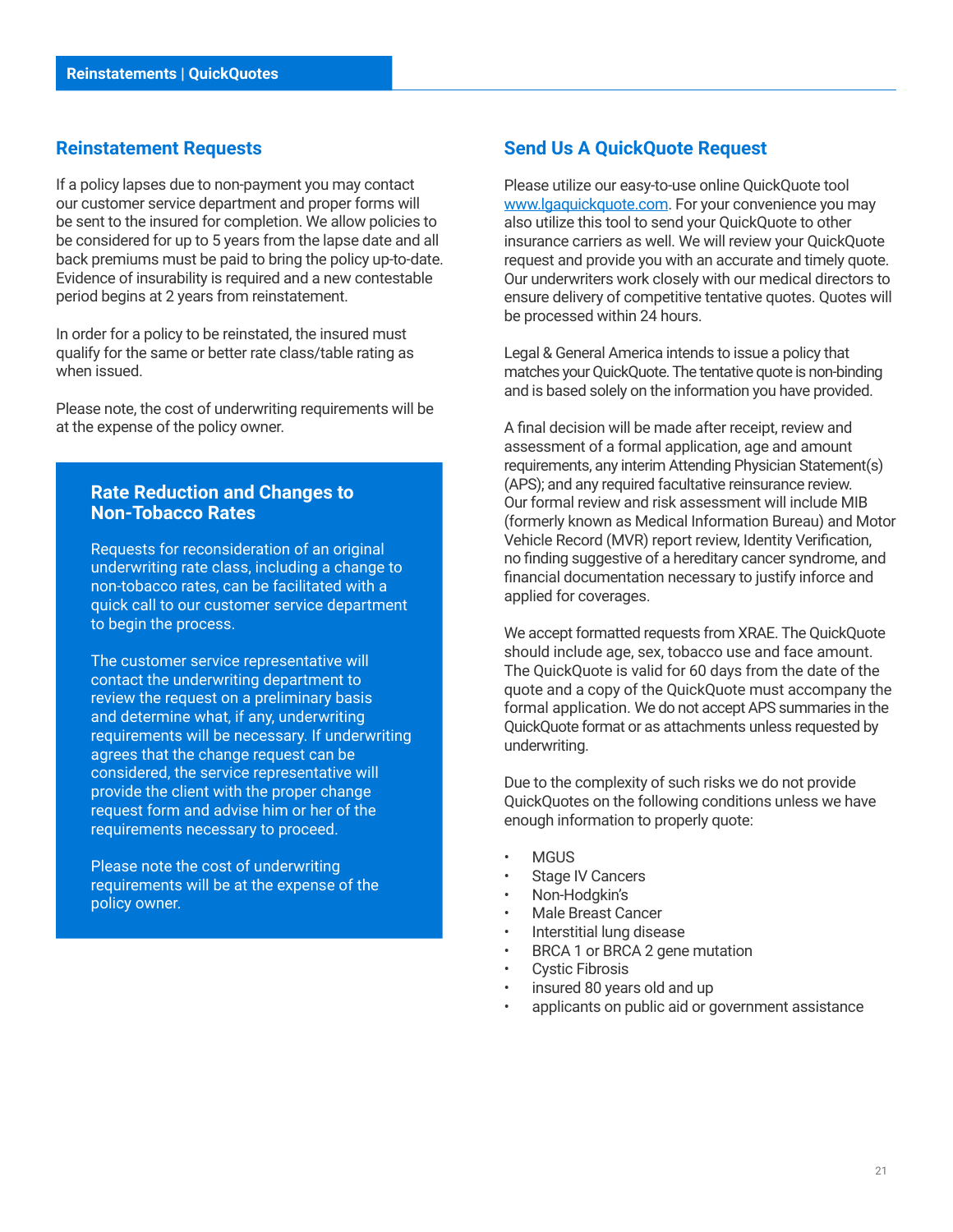<span id="page-21-0"></span>

| <b>Paramed Exam Vendors</b>                                                                   |                                          |  |  |  |
|-----------------------------------------------------------------------------------------------|------------------------------------------|--|--|--|
| <b>APPS - Portamedic</b>                                                                      | 800.635.1677                             |  |  |  |
| <b>EMSI</b>                                                                                   | 800.872.3674                             |  |  |  |
| ExamOne                                                                                       | 877.933.9261                             |  |  |  |
| <b>APS Vendors</b>                                                                            |                                          |  |  |  |
| <b>EMSI</b>                                                                                   | 800.566.9318                             |  |  |  |
| ExamOne                                                                                       | 888.521.2004                             |  |  |  |
| Jetstream APS                                                                                 | 888-233-8015 x229                        |  |  |  |
| J & H Copy Service                                                                            | 714.921.0102 x105                        |  |  |  |
| Parameds.com                                                                                  | 718-575-2000                             |  |  |  |
| <b>Inspection Report Vendors</b>                                                              |                                          |  |  |  |
| <b>First Financial</b><br><b>Underwriting Services</b>                                        | Phone: 800.570.3477<br>Fax: 800.571.3477 |  |  |  |
| Inspection report request forms can be found<br>on our Partner Dashboard under the forms tab. |                                          |  |  |  |

on our **Partner Dashboard** under the forms tab. Search for 'inspection' or find it in the category pull-down list under underwriting.

## **Paramed exam orders**

We will only accept examinations from approved vendors. We will not remit payment for any exam(s) performed by an unapproved vendor.

We have made every effort to provide you with the broadest geographical coverage and the best possible service. In that rare instance where an applicant is in a remote area not covered by one of our services, kindly contact your general agent. He or she can get in touch with your team's underwriting director to discuss making other arrangements.

## **APS orders**

Only LGA-approved vendors can secure APSs. Those we've chosen provide excellent service when it comes to medical record processing and charge fees that fit well with our cost-management standards.

In most cases, APS orders are placed by our company. If your agency currently orders its own APSs, you may continue to do so as long as you use one of the approved vendors. Use of a vendor that does not have preferred status, runs the risk that your APS costs will not be reimbursed.

## **Post issue change requests**

ExamOne is the only vendor we use for post issue change requests such as rate reduction and reinstatement requests.